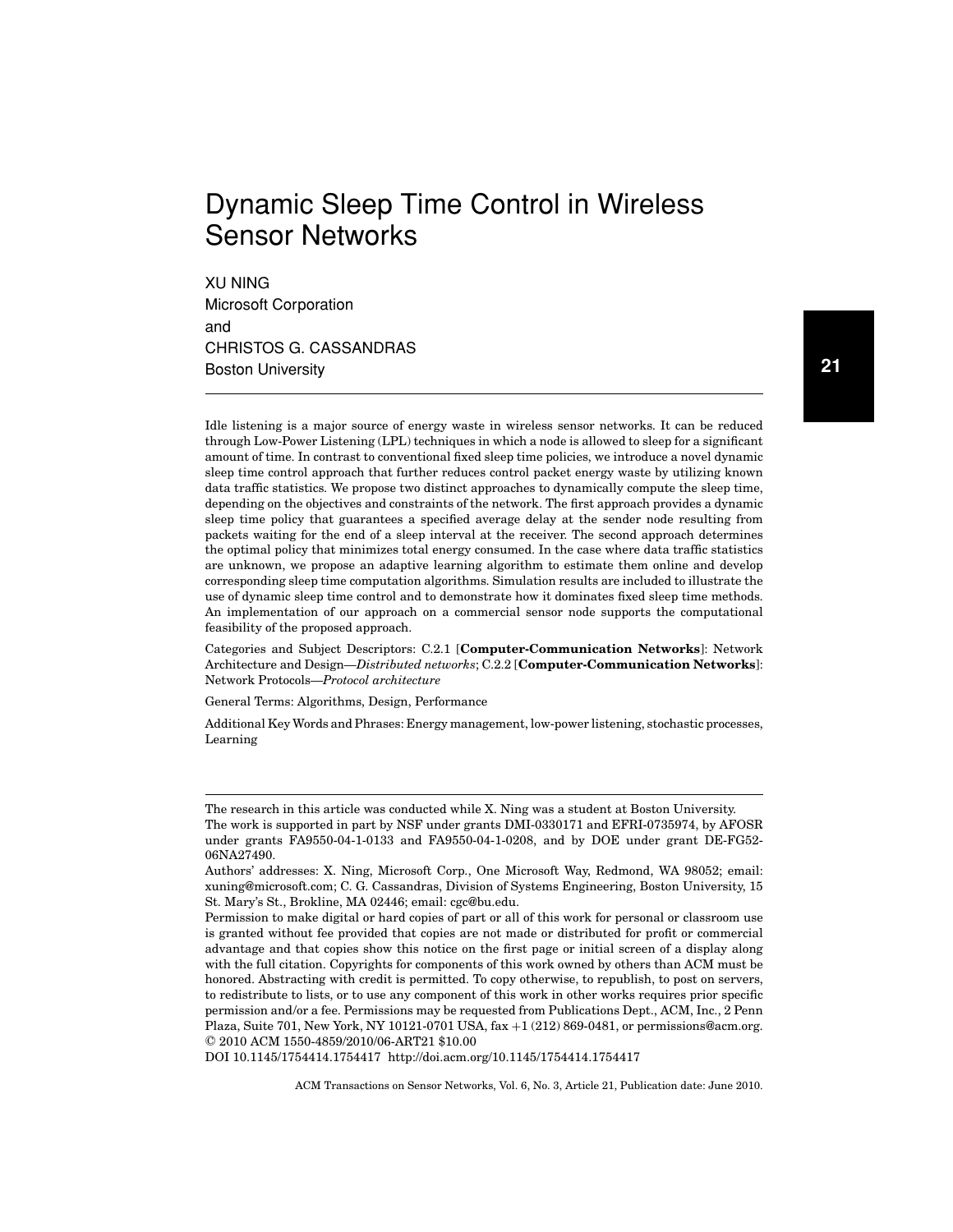# 21:2 • X. Ning and C. G. Cassandras

#### **ACM Reference Format:**

Ning, X. and Cassandras, C. G. 2010. Dynamic sleep time control in wireless sensor networks. ACM Trans. Sensor Netw. 6, 3, Article 21 (June 2010), 37 pages. DOI = 10.1145/1754414.1754417 http://doi.acm.org/10.1145/1754414.1754417

# 1. INTRODUCTION

A Wireless Sensor Network (WSN) is a spatially distributed wireless network consisting of low-cost autonomous nodes that are mainly battery powered and have sensing and wireless communication capabilities [Megerian and Potkonjak 2003]. Usually, nodes in such a network share a common objective, such as environmental monitoring or event detection. Due to limited onboard power, nodes rely on short-range communication and form a multi-hop network to deliver information to a base station. Power consumption is a key issue in WSNs, since it directly impacts their lifespan in the likely absence of human intervention for most applications of interest.

Energy in WSN nodes is consumed by the CPU, by sensors/actuators, and by radio, with the last consuming the most [Shnayder et al. 2004]. In order to optimize energy usage, it is important to identify the major sources of waste in communication [Ye et al. 2004]. A *collision* occurs when a packet is corrupted by other simultaneous transmissions and requires a retransmission; *overhearing* arises when a node receives a packet that is not destined to it; *control packet overhead* is the energy cost incurred during sending and receiving control packets instead of actual data payload; finally, *idle listening*, the largest energy waste, occurs when a radio receiver remains listening during an idle period in the network. Energy waste due to idle listening can be reduced by adopting a Medium Access Control (MAC) scheme. Such schemes can be categorized into *scheduled* and *unscheduled*. Scheduled schemes, such as TDMA [Sohrabi et al. 2000] and S-MAC [Ye et al. 2004], maintain a schedule among a small cluster of nodes such that the nodes have coordinated transmission. Therefore, nodes can turn off their radio according to the schedule. Unscheduled schemes, on the other hand, try to emulate an "always-on" receiver by introducing additional ad hoc synchronization. One way to achieve this is to use Low-Power Listening (LPL), which has been adopted previously, for instance, in radio paging systems [Mangione-Smith 1995]. LPL uses a *preamble*-*channel polling* scheme to synchronize sender and receiver; detail will be given in Section 2. Unscheduled MACs using LPL include B-MAC [Polastre et al. 2004], WiseMAC [El-Hoiydi and Decotignie 2004] and X-MAC [Buettner et al. 2006], and so on. One obvious advantage of unscheduled MAC is its universality, since all transmission controls are transparent to the applications to which it just appears to be a normal, always-on radio. Another advantage is that it does not need advance synchronization (it can, though, benefit from it since a preamble can be shortened when the transmission pair is roughly synchronized).

In LPL, the key design problem is to determine the sleep time in the receiving node. Many MAC schemes that adopt LPL only use periodic sleep time control for its simplicity. In this article we propose a dynamic sleep time control scheme in order to address the control packet overhead problem induced by the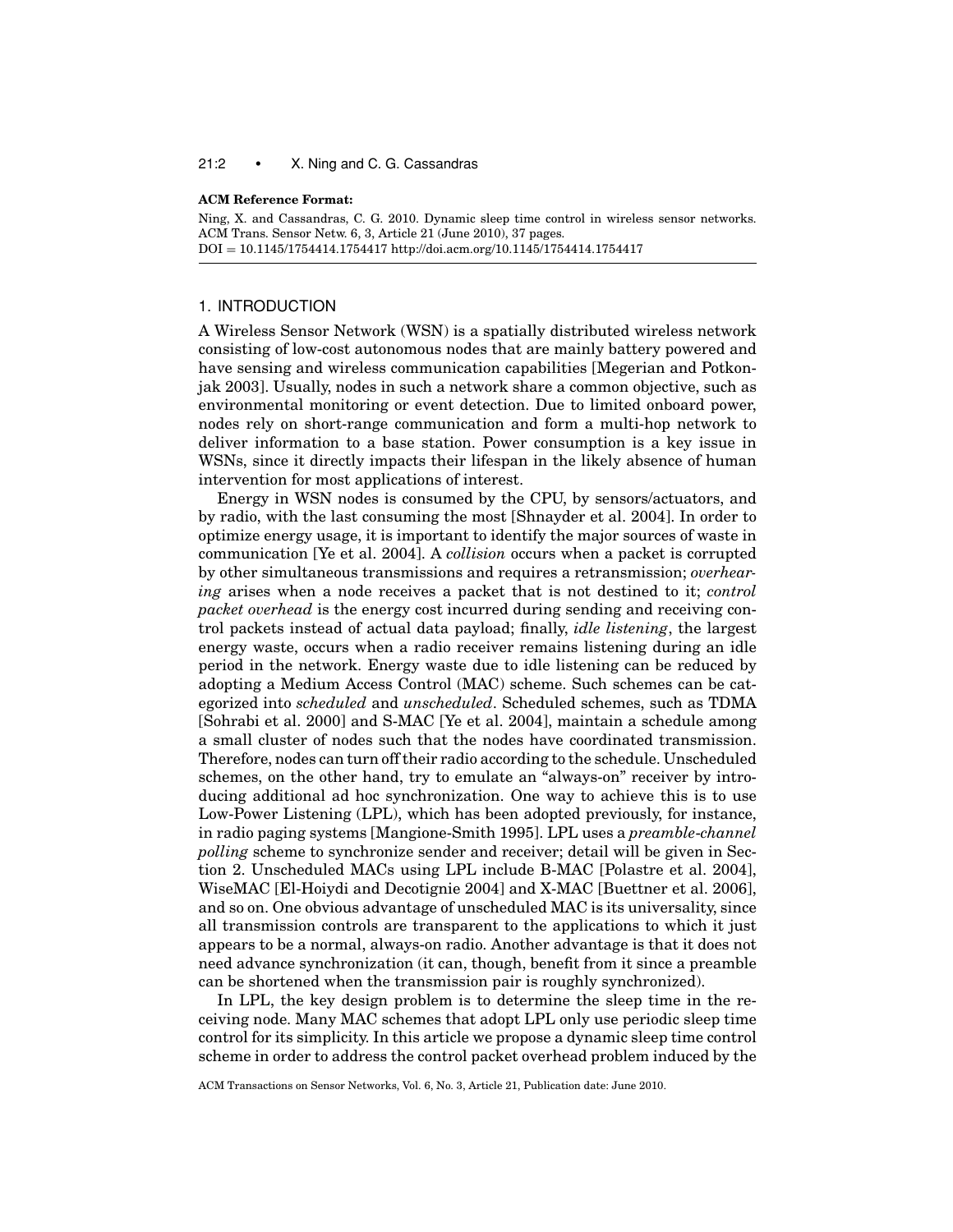preamble and channel polling in LPL. Depending on the tasks they perform, WSNs can be differentiated in terms of continuous monitoring or event-driven operation [Sichitiu 2004]. In continuous monitoring WSNs, data are acquired by sensors on a periodic basis. As an example, Hill and Culler [2002] describe an environmental monitoring application where a WSN collects and sends back temperature, light level, and humidity data over a vineyard. Under common assumptions, such periodic sleeping control can achieve a very high reduction in the duty cycle. In an event-driven WSN, network activities are triggered by external random events, such as the detection of human/wild life activity or other events. Since event times are not deterministic, many wake-ups actually take place during times when an event is not likely to happen, thus energy is wasted.

In this aricle, we propose a dynamic sleep time control scheme where the time between consecutive channel pollings is controlled using available statistical network traffic information as well as prior observations. We will show that if statistical information about event times is known, we can control the sleep time of the receiver so that it samples the channel more frequently when an event is more likely to happen, and less frequently when it is not. Along this line, we propose two dynamic sleep time control approaches (originally introduced in Ning and Cassandras [2006] and Ning and Cassandras [2008]).

- (1) *Fixed Expected Preamble Duration*. We assume a desired expected preamble duration is given by design, and we dynamically compute the sleep time interval to ensure this is satisfied, using the interarrival time distribution information. Our numerical results show that this dynamic sleep time control dominates fixed sleep time control in the Pareto optimality sense.
- (2) *Total Energy Minimization*. The objective is to minimize the link energy the overhead energy consumed by control packets to transmit and receive a message. Exploiting the structure of the problem, we are able to formally derive both the necessary optimality conditions and an algorithm which is of low complexity and which provides an optimal sleep time control policy.

Both approaches hinge on the fact that the interarrival time distribution of external events is known. When this information is not present, we propose a probability distribution estimation scheme suitable for WSNs in terms of memory space and computation limits. This scheme is based on recursive quantile estimation [Tierney 1983] and a Stochastic Approximation (SA) algorithm [Robbins and Monro 1951; Kushner and Yin 2003]. Based on the data structure of the distribution, we derive corresponding algorithms for both approaches.

The article is organized as follows: in Section 2, we review pertinent literature regarding recent developments in LPL and their application to WSNs. In Section 3, we introduce the basic modeling framework and the problem of interest. In Sections 4 and 5, we detail the two proposed approaches to dynamically control the sleep time in LPL. In Section 6, we deal with the practical situation where statistical information is not known in advance, by proposing a learning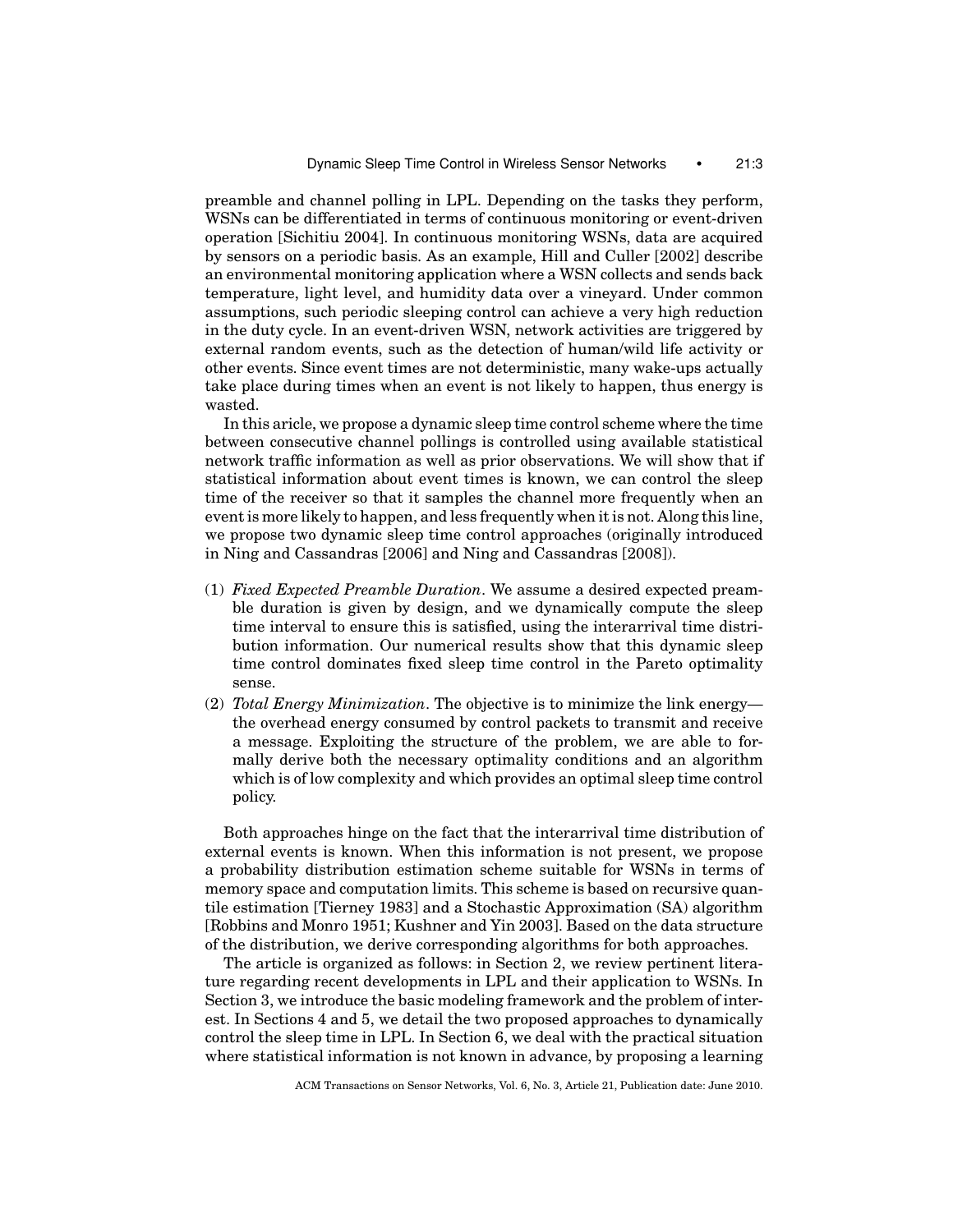# 21:4 • X. Ning and C. G. Cassandras

and approximation algorithm. In Section 7 we develop implementations of the sleep time algorithms under the approximation. In Section 8, numerical results are provided and the conclusion is in Section 9.

# 2. LPL LITERATURE REVIEW

LPL is an approach to saving energy at the link level, which consists of a sender and a receiver. The main steps of LPL are as follows.

- (1) The receiver remains at a sleep state most of the time, and occasionally wakes up to sample the channel in order to determine whether it is busy or idle.
- (2) When the sender wants to send a message to the receiver, it begins with an attached signal called the preamble. The preamble can be viewed as a wake-up signal. After the preamble signal, the sender sends the message.
- (3) When the receiver wakes up and samples the channel, either of two cases may occur: (1) If the channel is idle, the receiver sets the next wake-up time and sleeps again, (2) If the channel is busy (preamble detected), the receiver stays on until the message is received. After transmission, the receiver sets its next wake-up time and sleeps again.

The application of LPL in WSNs has the following three basic implementations.

- (1) *Plain-vanilla LPL*. This is the simplest LPL, where both the receiver's sleep period and the sender's preamble length are fixed. Usually the preamble length is a little bit longer than the sleep period to ensure that the preamble is picked up by one of the receiver's channel pollings. B-MAC, proposed in the seminal work Polastre et al. [2004], uses this type of LPL and has implemented it in TinyOS 1.0. Since B-MAC was designed for earlier bit-streaming radio chips such as Chipcon CC1000, which supports long preamble durations, it cannot be directly applied to recent packet radios, such as the IEEE 802.15.4-compliant Chipcon CC2420. Later work such as Virtual Preamble Cross-Checking (VPCC) [Moon et al. 2007] and B-MAC+ [Avvenuti et al. 2006] have implemented LPL for packet radios. While being the simplest one to implement, in plain-vanilla LPL the sender has to transmit the full preamble due to lack of handshaking or other means to shorten the preamble. Therefore, generally the overhead introduced by long preamble and/or frequent channel polling is large compare to other LPL implementations.
- (2) *Short preamble LPL*. In this version, the receiver's sleep period remains fixed. However, there exists some degree of clock synchronization between the sender and the receiver so the sender can estimate within some short interval when the receiver will wake up. Hence, the sender can send a shorter preamble as long as it is long enough to cover the estimated interval. This version is used in WiseMAC [El-Hoiydi and Decotignie 2004].
- (3) *Variable preamble LPL*. Although the short preamble version also varies the length of the preamble, it requires clock synchronization between the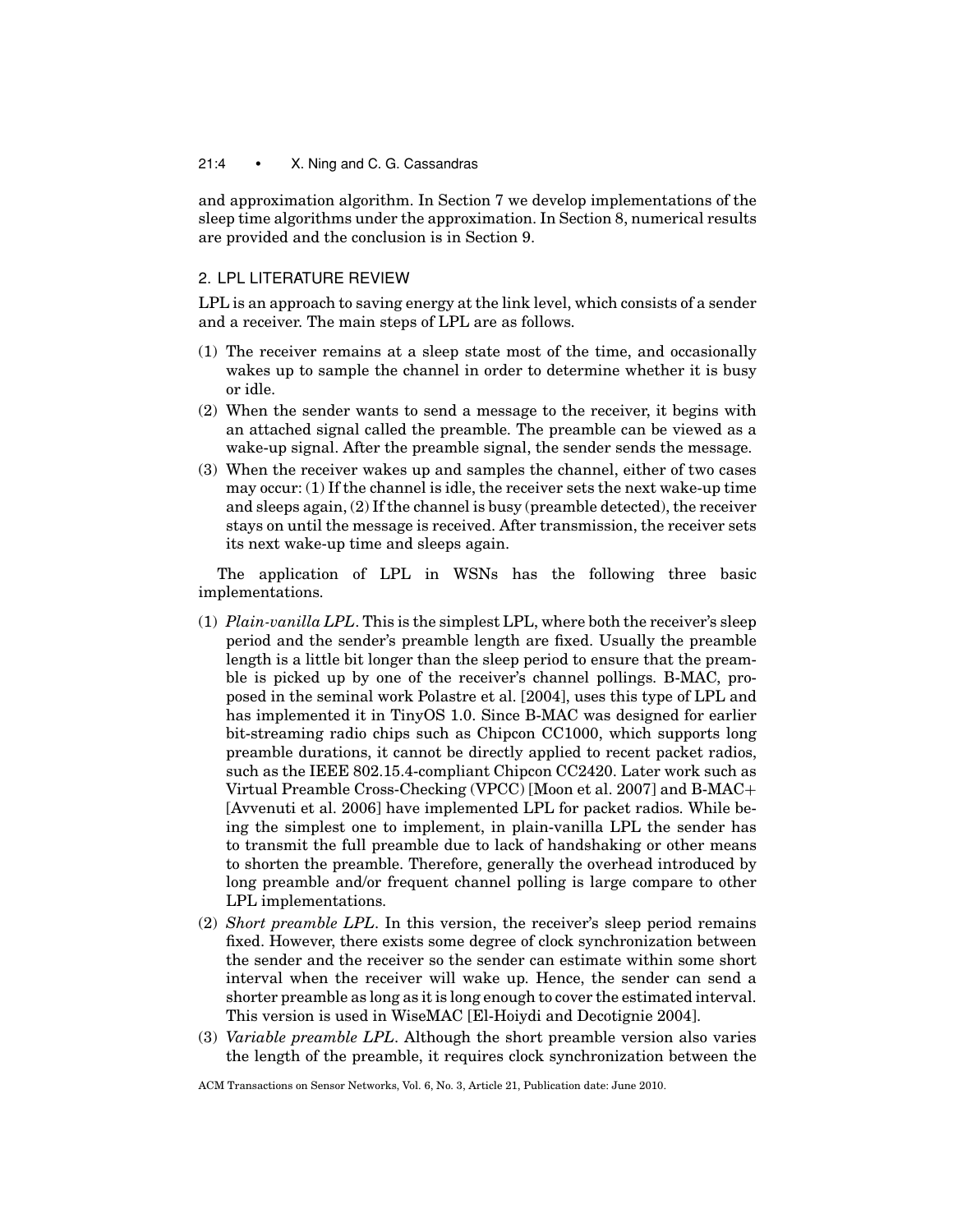

Fig. 1. Low-power listening (LPL) with variable preamble. After each preamble packet *P* is sent, the sender listens for a brief period for acknowledgement from the receiver, then sends *P* again if no acknowledgement is received.

two peers. In variable preamble LPL, there is no need for such synchronization. Instead, handshaking is used. As shown in Figure 1, while similar to the packet train implementation in plain-vanilla LPL, variable preamble LPL inserts short listening intervals between consecutive preamble packets. When the receiver wakes up and picks up a preamble signal, it replies to the sender so a handshake is formed. Then, the sender knows for sure the receiver is awake in receiving mode, so the message will be transmitted immediately instead of after the whole preamble. Implementation details can be found in Joe and Ryu [2007], Mahlknecht and Bock [2004] and Buettner et al. [2006] (X-MAC). An important feature of variable preamble LPL is that it does not require a fixed, predetermined sleep time control at all, due to the handshake, hence it is truly asynchronous. This key feature enables us to control the sleep time more flexibly and save more energy.

All the aforementioned implementations of LPL use fixed sleep time. Jurdak et al. [2005] and Jurdak et al. [2007] combine the MAC layer LPL and routing schemes, proposing Energy-Aware Adaptive LPL. In this scheme, the LPL sleeping periodicity is determined by the load imposed at each node, and is adaptive as the routing topology changes. To the best of our knowledge this work is the closest to our problem of interest in that it recognizes the need to select the sleep time so as to conserve energy. However, in Jurdak et al. [2007], nodes assume a fixed sleep time policy where the sleep time is considered a parameter determined by the work load. In our work, we allow the sleep time to dynamically change in each sleep interval according to how likely the sender is to send a message to the receiver. Intuitively, this can reduce energy consumption because, when the incoming transmission is unlikely to occur in the near future, the receiver does not need to sample the channel as frequently and therefore conserves its own energy. On the other hand, when the incoming transmission is highly likely to occur in the near future, the receiver should sample the channel more frequently so that the preamble duration can be shortened so the sender's energy is conserved. Essentially, more information regarding the incoming transmission time is used in the sleep time decision. Therefore, dynamic sleep time control is superior to fixed sleep time control.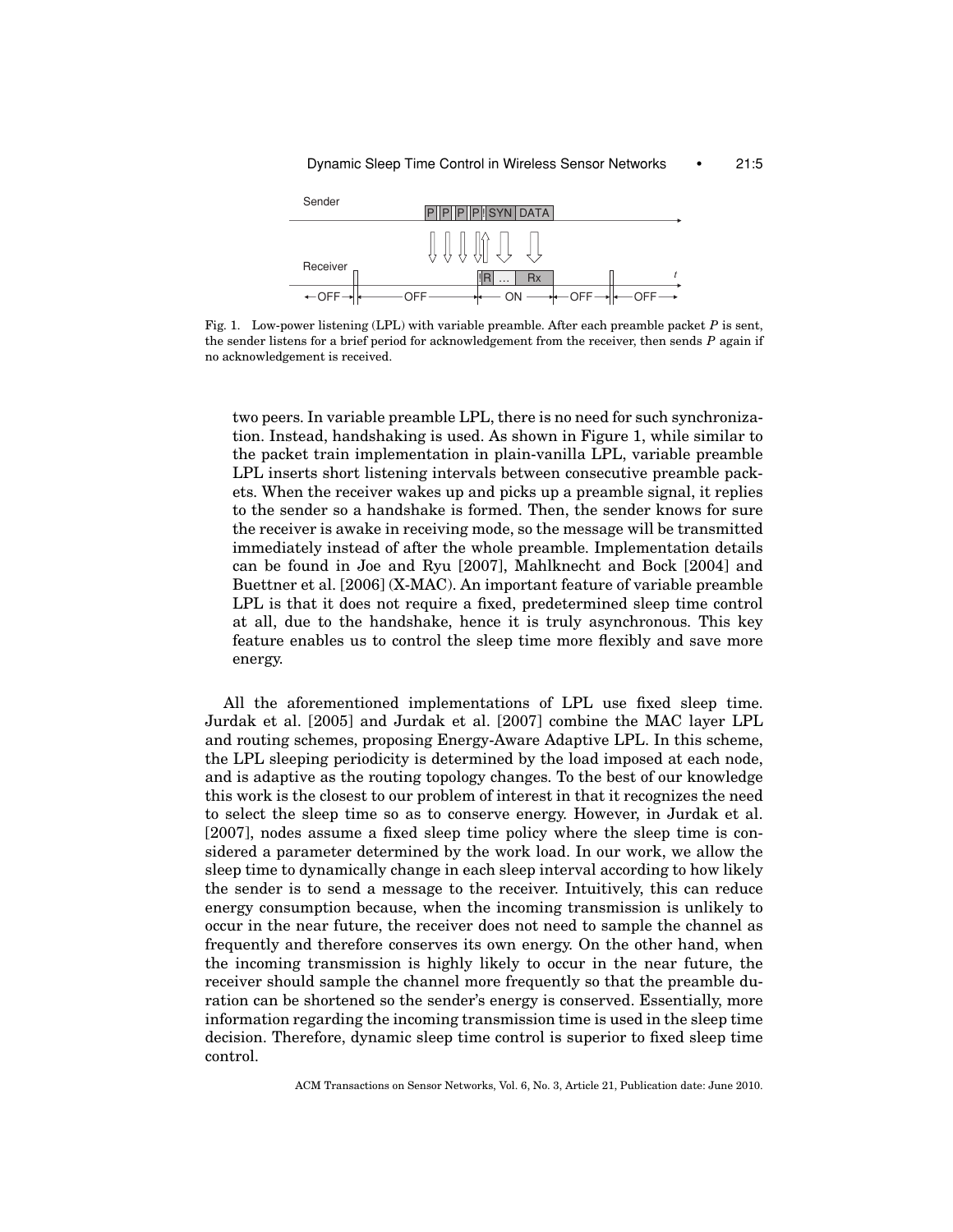# 21:6 • X. Ning and C. G. Cassandras

# 3. PROBLEM DESCRIPTION AND MODELING FRAMEWORK

We consider a link in a WSN which consists of a sender and a receiver. The sender is a wireless node equipped with some event detector driven by external, random events such as body movement in a room or fire alarms. When the sender detects an event or reports its status, it sends a message to the receiver, which is a downstream node in the network. In this link, variable preamble LPL is used. To simplify the analysis, we make the following assumptions: (1) Generally, the interarrival time of the events is much larger than preamble durations, the time to transmit a message and the duration of a channel sampling activity. Therefore, we model channel samplings as points in time. (2) In case of multiple events occurring during one preamble duration, they are immediately transmitted after the first message that initiates the preamble. (3) Although in the variable preamble LPL a sequence of discrete preamble packets is sent, we model the preamble as a continuous signal whose duration is a real positive number. In addition, we focus on the preamble and the channel sampling activities and ignore the energy cost incurred during the handshaking and the transmission of the data payload part of the message, since it is not controllable in the scope of our optimization problem.

We define the *ith event* to be the instant when the transmission of the *i*th message's preamble starts.  $A_i$  is the occurrence time of the *i*th event and  $T_i$  =  $A_i - A_{i-1}$  ( $T_1 = A_1$ ) is the *i*th *interevent* time. We assume  $T_i$  is a random variable whose distribution, conditioned on all previous history, is specified by a conditional cumulative distribution function, (cdf)  $F_i(t) = Pr(T \le t | \mathcal{F}_{i-1})$ , and a probability density function (pdf),  $f_i(t)$ , where  $\mathcal{F}_i$  is a filtration generated by  ${T_1, T_2, \ldots, T_i}$  and  $\mathcal{F}_0 = \emptyset$ . Let  $t_n$  be the *n*th wake-up time of the receiver.  $D_i$  is the preamble duration of message *i*, which is also the delay of message *i*. Because *Ai* is random, *Di* is a random variable also.

The central problem in LPL consists of determining when the receiver should wake up and sample the channel: a sequence  $\{t_n, n \geq 1\}$  of wake up times. Clearly this is a trade-off between the sender and the receiver. On one hand, as the receiver wakes up more often, energy depletes faster because each wake up needs to turn the radio on and off, where some energy cost is incurred. Denote this energy cost by *c*. On the other hand, if the sleep time between two receiver sampling events is long, the sender will obviously need to send a longer preamble so that it can be picked up by the receiver in its next wake-up. Sending a preamble also incurs an energy cost, which is proportional to the length of time of the preamble. For simplicity, let the energy cost per unit time of the preamble be 1. Moreover, the message experiences some latency. Hence, the problem is to determine how the receiver should control its sleep time so that the total energy spent in each message transmission is minimized, subject to a constraint in delay.

To simplify notation, we introduce the following single-message model, illustrated in Figure 2. The random time until the next message is denoted by *T*, the preamble duration by *D*, and the distribution is  $F(.)$ , dropping the index *i* throughout. Redefine  $\{t_k, k \geq 0\}$  so that  $t_0$  is the time instant at which the last received message has finished transmitting, and  $t_k$  is the  $k$ <sup>th</sup> wake-up since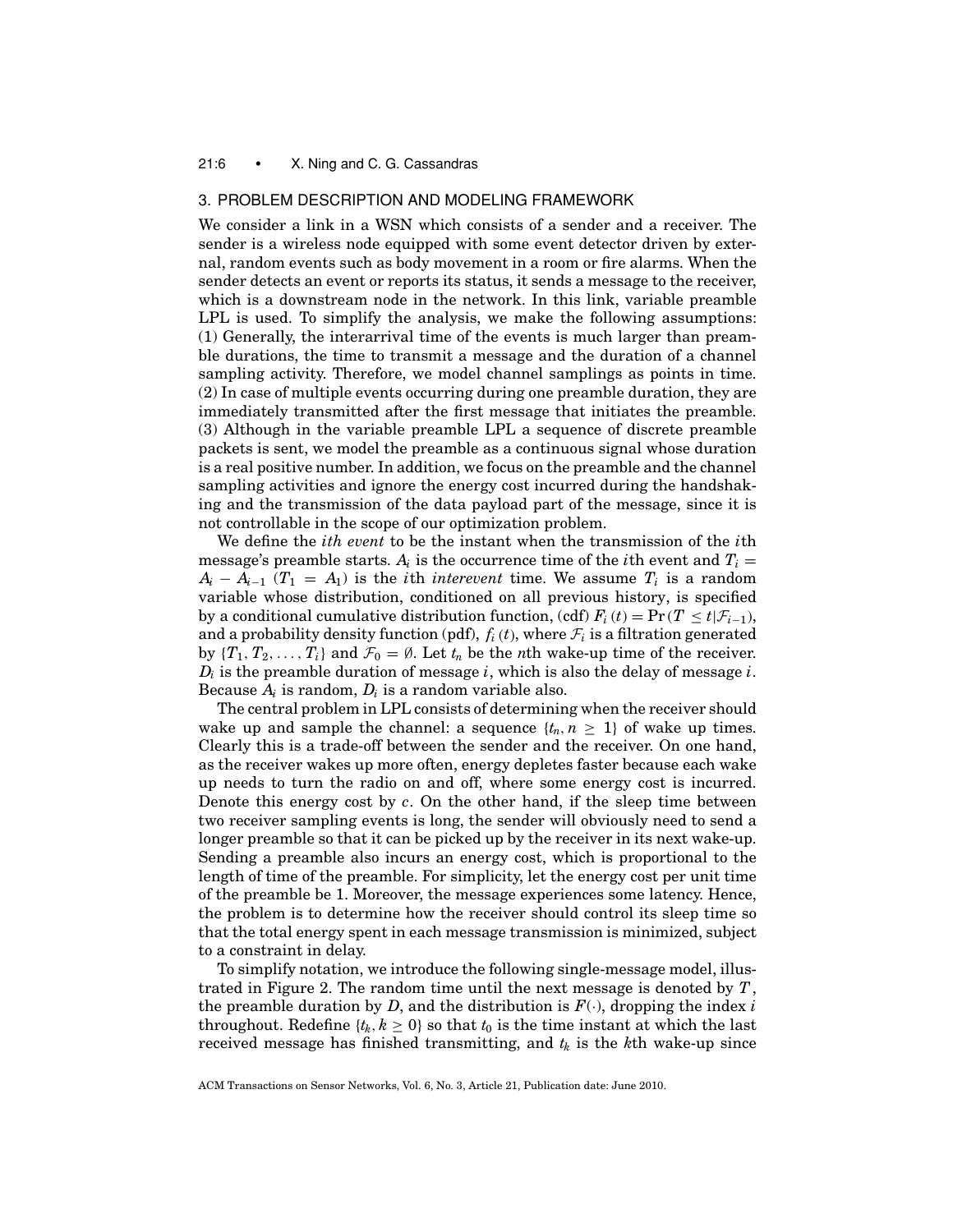

Fig. 2. The single-message model, which only focuses on the very next incoming message. All time epochs are religned with respect to the last event.

the last event. Define sleep time as  $z_k = t_{k+1} - t_k$ , which will be determined at time *tk*. This model allows us to focus only on the very next message. When this message, say  $A_i$ , is received, we roll over the single-message model with  $F(\cdot)$ replaced by a new  $F_{i+1}(\cdot)$ .

In fixed sleep time control,  $z_k \equiv \bar{Z}$  which is a constant, and  $t_k = k\bar{Z} + t_0$ . However, in dynamic sleep time control, we adopt a policy  $z_k = z(t_k)$ , a function of the time  $t_k$  elapsed since the last event. In the following two sections, two approaches to determining a policy of the general form *z*(*t*) are proposed.

# 4. DYNAMIC SLEEP TIME CONTROL WITH FIXED EXPECTED PREAMBLE DURATION

# 4.1 Problem Formulation and Analysis

In WSNs, the senders are usually low powered sensors. It is common to place stringent requirements on the sender's energy consumption, which is proportional to the preamble duration in our case. This section proposes an approach to compute the sleep time such that a desirable average preamble duration  $D$  is maintained. Because  $D$  can be viewed as a constraint both on delay and energy placed by the sender, the dynamic sleep time approach proposed in this section allows the receiver to calculate the sleep time so that its own energy is smartly spent while not violating the sender's constraint.

Consider some *k* in Figure 2 where the *k*th channel polling has just occurred and the channel is still idle. Knowing that the event (message) has not occurred so far, for any given sleep time  $z_k$ , we can evaluate the expectation of  $D$ conditioned on the fact that the event occurs before the next wake up at time  $t_k + z_k$ 

$$
E[D|t_k < T \le t_k + z_k] = t_k + z_k - E[T|t_k < T \le t_k + z_k]
$$
  

$$
= t_k + z_k - \frac{\int_{t_k}^{t_k + z} \tau dF(\tau)}{F(t_k + z_k) - F(t_k)}, \tag{1}
$$

which is defined for  $z_k$  such that  $F(t_k + z_k) - F(t_k) > 0$ . Therefore, given some desired average preamble duration  $\bar{D}$  > 0, we can establish a condition:

$$
\bar{D}=E\big[D|t_k
$$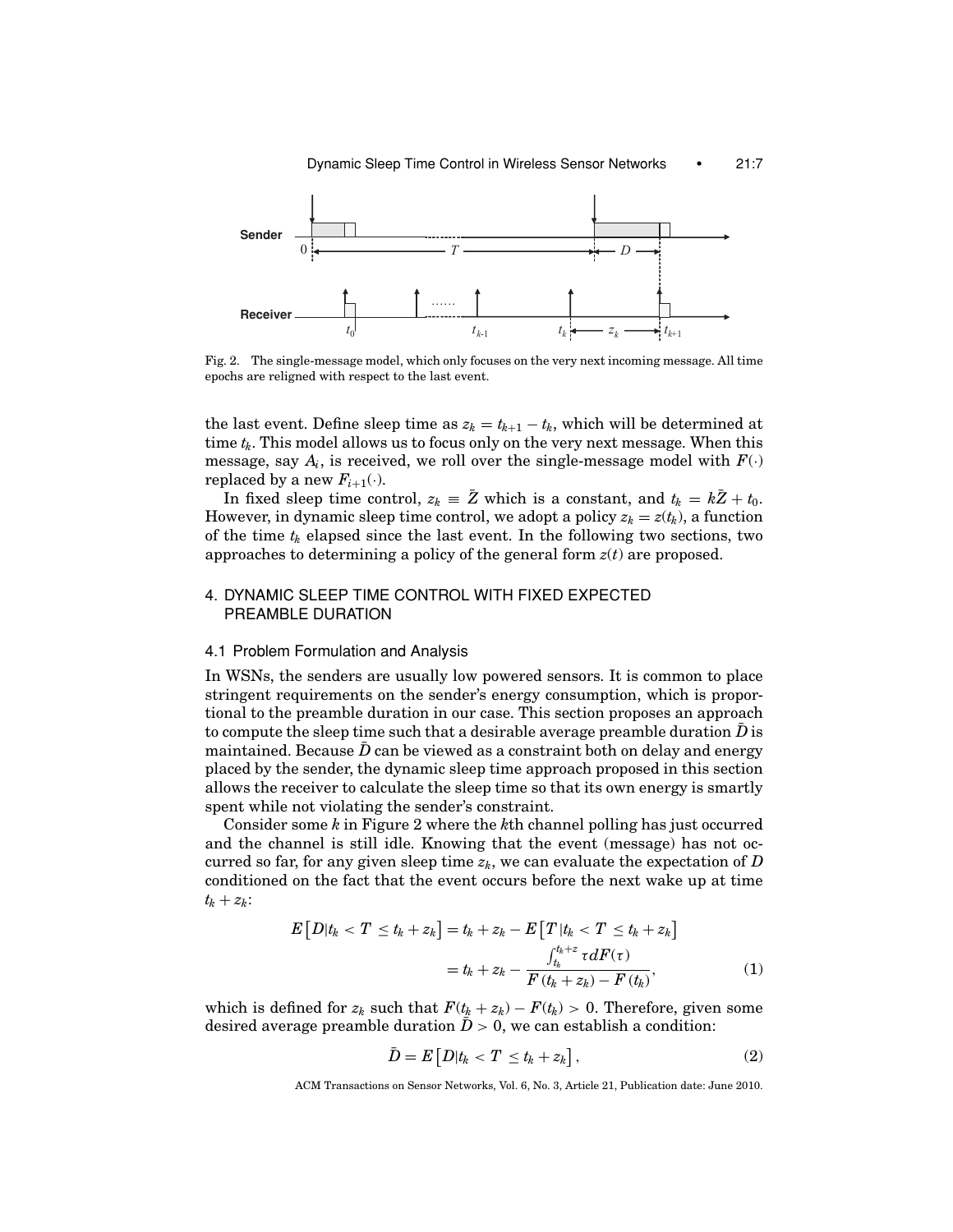# 21:8 • X. Ning and C. G. Cassandras

and seek a solution  $z^*$  in (1) which will be a sleep time satisfying this condition. Because the right-hand side in Equation (1) involves the interarrival distribution  $F(.)$ , the arrival statistics are utilized. If the next arrival is unlikely to occur over a short time horizon, the sleep time will be longer. To see this, suppose that the probability of an event occurring is very small for time interval  $(t_k, t_k + s)$  for some  $s > 0$ . Because the expectation in (2) must equal to *D*,  $z_k$ will be larger than *s*, as the interval contributes little to the expectation. This adaptation helps us reduce unnecessary channel sampling and hence energy cost. Last, it is observed that if *E*[*D*] is the unconditional expectation of the delay, then  $E[D] = \overline{D}$ . To see this, suppose it takes N channel polling attempts to finally receive the message, and observe that the expected delay conditioned on *N* is:

$$
E[D|N] = E[D|t_{N-1} < T \le t_N] = \bar{D},
$$

and therefore,

$$
E[D] = E[E(D|N)] = \bar{D}.
$$
\n(3)

As we will see in the numerical examples in Section 8, this sleep time control approach lowers the total energy consumption of the system. However, it does not attempt to minimize it; it only dynamically selects sleep times that meet a specific average delay given by  $D$ . The choice of  $D$  is by design and usually determined by the sender's energy requirements, as the senders are typically end-point sensors, which have less resources than the receivers, which could be more powerful cluster-head nodes.

# 4.2 Characterizing the Solution

In order to construct our sleep time control policy,  $z(t)$ , we have to solve Equation (2) for all possible values of  $t_k$ . Therefore, we parameterize Equation (2) by *t*, replacing  $t_k$  by *t* and  $z_k$  by  $z(t)$ :

$$
\bar{D} = t + z(t) - \frac{\int_{t}^{t+z(t)} \tau dF(\tau)}{F(t+z(t)) - F(t)}.
$$
\n(4)

Equation (4) is not trivial to solve for  $z(t)$  because it involves an integral over an arbitrary  $F(.)$ . However, assuming  $F(\tau)$  is differentiable with the pdf denoted by  $f(\tau)$ , and assuming that  $F(s) - F(t) > 0$  for all  $s > t$  within the support region of  $F(.)$ , we can see in what follows how the sleep time policy  $z(t)$  can be specified through an ordinary differential equation (ODE). For notational simplicity, define:

$$
u(t) = t + z(t).
$$

We can then rewrite equation (4) as:

$$
\int_{t}^{u(t)} \tau f(\tau) d\tau = (u(t) - \bar{D}) (F(u(t)) - F(t)).
$$

Differentiating both sides with respect to  $t$  and solving for  $du(t)/dt$  gives:

$$
\frac{du(t)}{dt} = \frac{\left(u(t) - t - \bar{D}\right)f(t)}{F\left(u(t)\right) - F\left(t\right) - \bar{D}f\left(u\right)}.\tag{5}
$$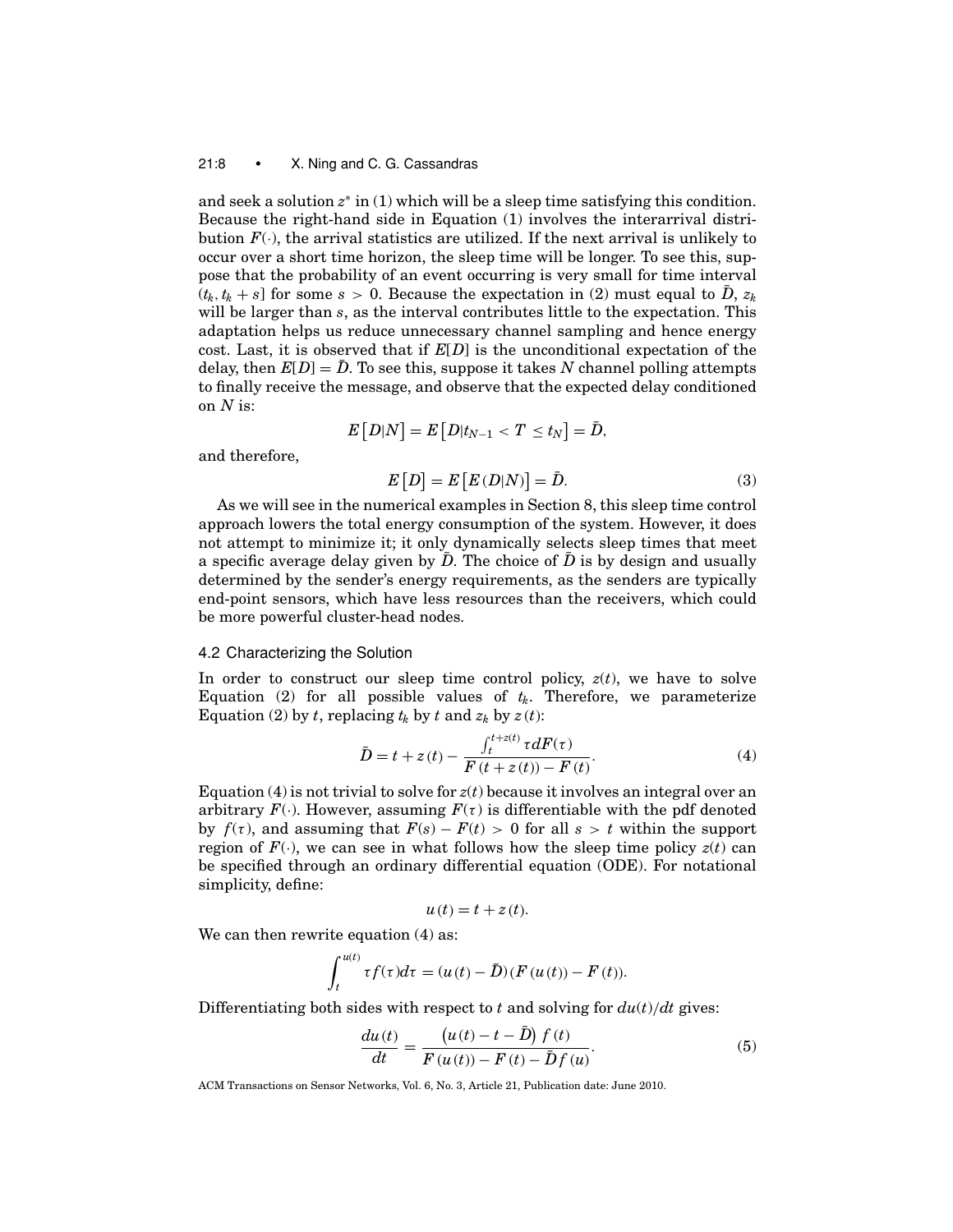Solving (5), we can construct a sleep time policy  $z(t) = u(t) - t$  such that the expected preamble duration is  $D$ . To solve  $(5)$ , we still need an initial condition, obtained, for example, by solving (4) for  $t = 0$ . Note that the evaluation of  $z(t)$ need only be performed once; from an implementation standpoint it can then be stored in memory.

4.3 Special Cases: Exponential and Uniform Interarrival Time Distributions

4.3.1 *Exponential Distribution.* For an exponential distribution with rate  $\lambda$ , (1) is rewritten as:

$$
\bar{D} = t + z(t) - \frac{\int_{t}^{t+z(t)} \tau \lambda e^{-\lambda \tau} d\tau}{e^{-\lambda t} - e^{-\lambda (t+z(t))}},
$$
\n(6)

which yields:

$$
\bar{D} = \frac{e^{-\lambda z(t)} + \lambda z(t) - 1}{\lambda \left[1 - e^{-\lambda z(t)}\right]}.
$$
\n(7)

Solving (7) for  $z(t)$ , we can see that the sleep time does not depend on  $t$ , as expected, due to the memoryless property. Therefore, there exists a value  $Z(\lambda, D)$  such that  $z(t) \equiv Z(\lambda, D)$  is the solution to (7) and dynamic control reduces to fixed sleep time control. The exponential distribution can be viewed as the worst case in the sense that we cannot benefit from knowledge of past arrivals. Nonetheless, (7) establishes a relationship between the expected delay,  $\bar{D}$ , of every message and the sleep time control applied. However, (7) does not have a closed-form solution and can only be solved using numerical methods.

4.3.2 *Uniform Distribution.* Consider a uniform distribution *U*[*a*, *b*], where  $0 \le a < b$ . In this case, using fixed sampling will waste energy polling the channel while it is not possible to have an arrival  $(0 \le t \le a)$ . An analytical solution to Equation (1) is obtainable by considering two cases:

Case 1:  $0 \le t \le a$ . Equation (1) is rewritten as:

$$
\bar{D} = t + z(t) - \frac{\int_{a}^{t+z(t)} \tau (b-a)^{-1} d\tau}{F(t+z(t))}
$$
\n
$$
= \begin{cases}\n\frac{1}{2} (t+z(t) - a) & t+z(t) \le b \\
t+z(t) - \frac{1}{2} (a+b) & t+z(t) > b\n\end{cases} (8)
$$

Note that for any positive  $\bar{D}$ ,  $t + z(t) > a$ , otherwise the right-hand side is not defined. The solution in this case is given by:

$$
z(t) = \begin{cases} 2\bar{D} + a - t & \bar{D} \le \frac{1}{2}(b - a) \\ \bar{D} + \frac{1}{2}(a + b) - t & \bar{D} > \frac{1}{2}(b - a) \end{cases}
$$
(9)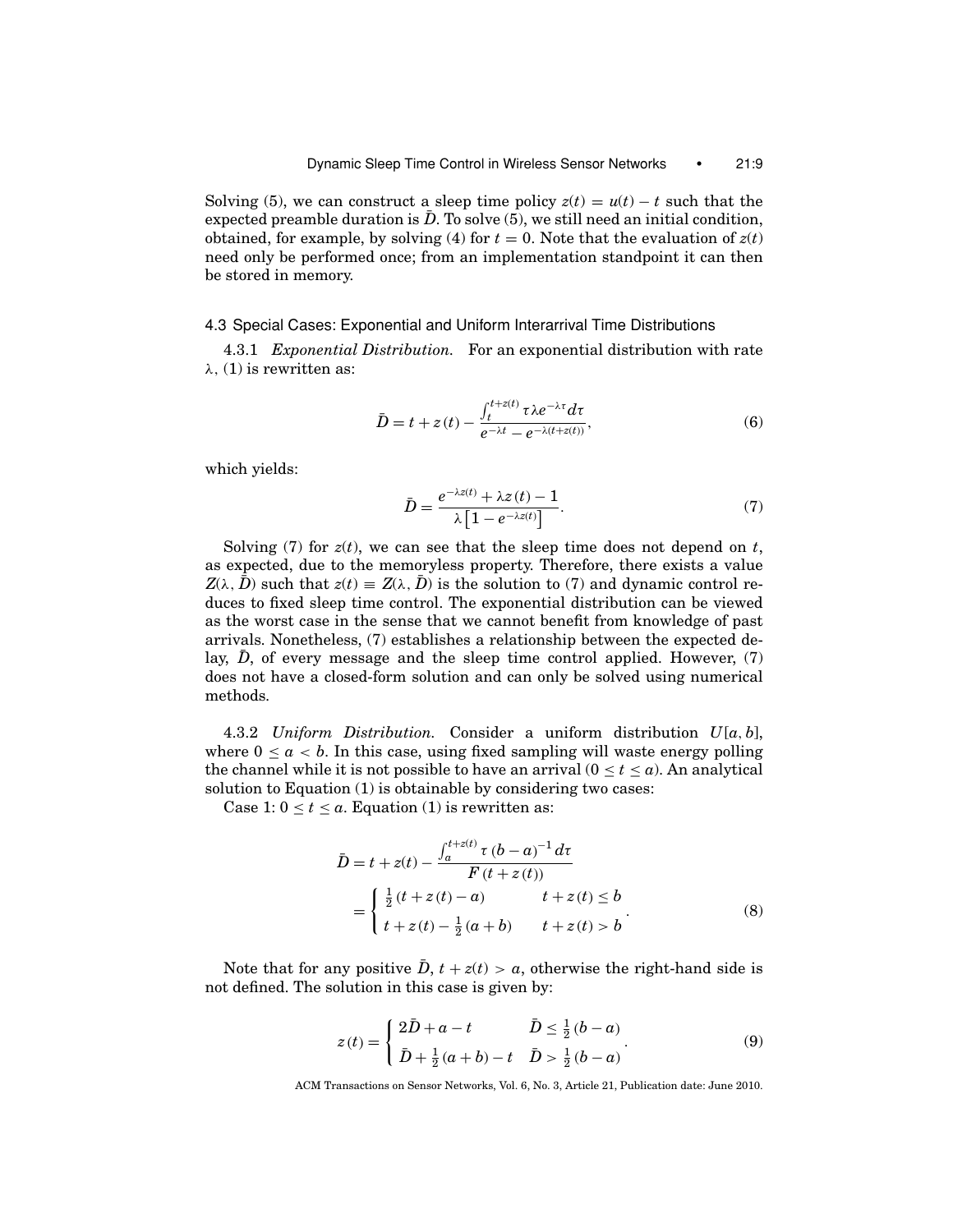#### 21:10 • X. Ning and C. G. Cassandras

Case 2:  $a \le t \le b$ . In this case, (1) is rewritten as:

$$
\bar{D} = t + z(t) - \frac{\int_{t}^{t+z(t)} \tau (b-a)^{-1} dt}{F(t+z(t)) - (t-a)(b-a)^{-1}}
$$

$$
= \begin{cases} \frac{1}{2}z(t) & t+z(t) \le b \\ z(t) - \frac{1}{2}(b-t) & t+z(t) > b \end{cases}
$$
(10)

The solution is:

$$
z(t) = \begin{cases} 2\bar{D} & \bar{D} \le \frac{1}{2}(b-t) \\ \bar{D} + \frac{1}{2}(b-t) & \bar{D} > \frac{1}{2}(b-t) \end{cases}
$$
(11)

Letting  $v = \max(t, a)$ , the two cases can be consolidated as one:

$$
z(t) = \begin{cases} 2\bar{D} + v - t & \bar{D} \le \frac{1}{2}(b - v) \\ \bar{D} + \frac{1}{2}(b - t) + \frac{1}{2}(v - t) & \bar{D} > \frac{1}{2}(b - v) \end{cases}
$$
(12)

# 5. DYNAMIC SLEEP TIME CONTROL WITH TOTAL ENERGY MINIMIZATION

#### 5.1 Problem Formulation and Analysis

From an energy standpoint, the approach in the previous section does not attempt to minimize energy consumption. The energy consumed by LPL overhead consists of the preamble cost and the channel sampling cost. Assuming the sampling time sequence is  $\{t_k, k = 1, 2, 3, \ldots\}$ , the total cost is

$$
Q=cN+D,
$$

where  $N = \arg\min_k t_k > T$  and  $D = t_N - T$ , that is, N is the number of samplings needed to receive the message and *D* is the duration of the preamble. Because the arrival time of the message *T* is a random variable, *D* and *N* are also random. It is difficult to formulate a static optimization problem to minimize *Q* over all possible  ${t_k, k = 1, 2, 3, \ldots}$  because the number of variables can potentially be infinite.

Nevertheless, we can consider a different perspective. Let *t* be the age of the last event: no additional event has occurred for the past *t* time. Let *t* be the state and define  $J(t)$  as the minimum expected cost-to-go to receive the message:

$$
J(t) = \min_{z>0} V(t,z),
$$

where  $V(t, z)$  is the expected cost-to-go at event age t and with sleep time z. Hence,  $V(t, z)$  should include: (1) a fixed cost *c* to wake up at time  $t + z$ ; (2) the expected preamble cost if a message arrival event occurs during the sleep time, or equivalently, before  $t + z$ , which is:

$$
E[t+z-T|t\leq T\leq t+z],
$$

and (3) the future minimum expected cost to receive the message if it does not occur during the sleep time, which is  $J(t + z)$ . Let the probability of the event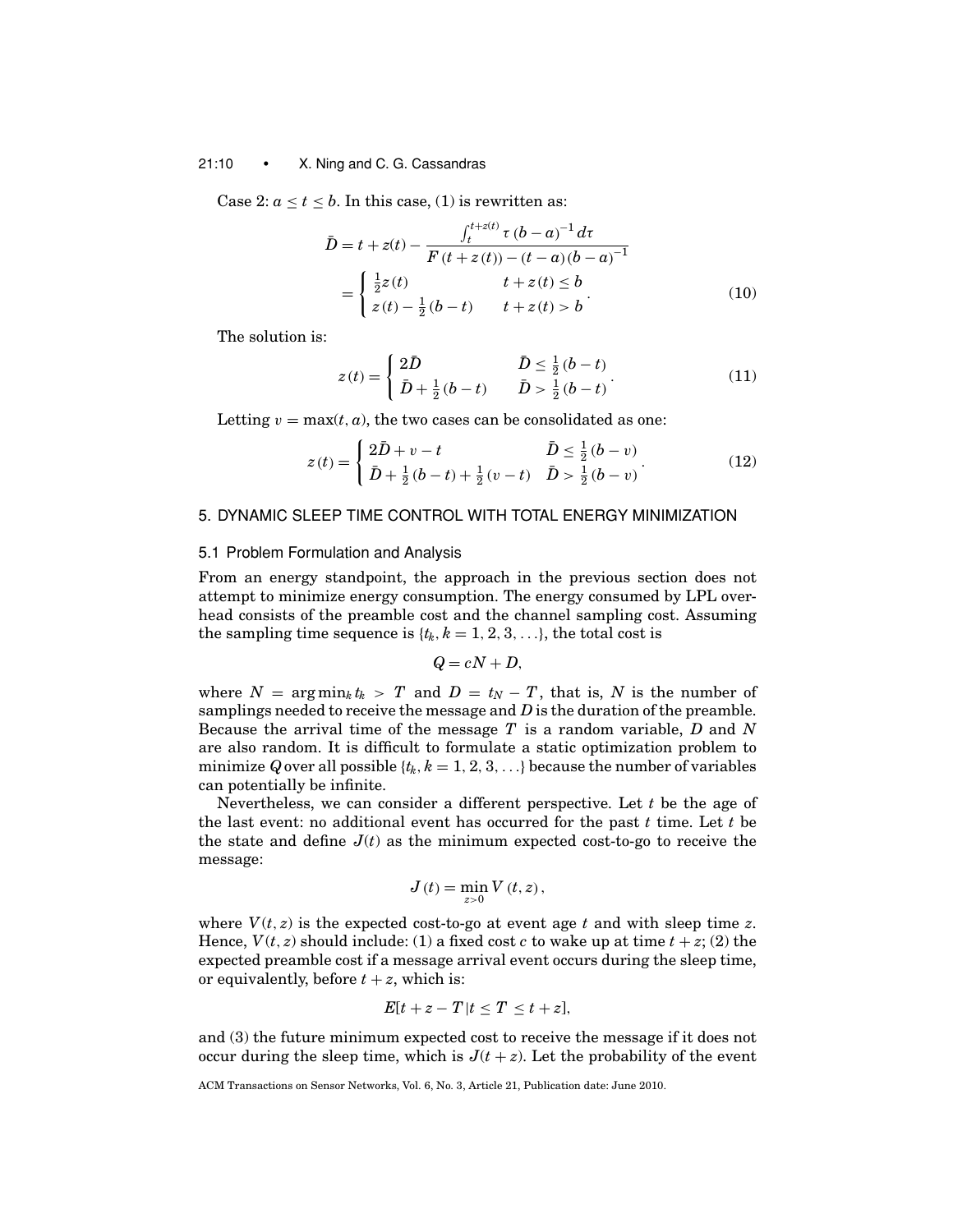occurring before the receiver waking up at  $t + z$  be  $P_1(t, z)$ ; we have:

$$
P_1(t, z) = \Pr(T \le t + z | T > t) = \frac{F(t + z) - F(t)}{1 - F(t)}\tag{13}
$$

and its complement:

$$
P_2(t, z) = \Pr(T > t + z | T > t) = \frac{1 - F(t + z)}{1 - F(t)}.
$$
\n(14)

Therefore,

$$
V(t, z) = c + E[t + z - T | t \le T \le t + z] P_1(t, z) + J(t + z) P_2(t, z),
$$

so the Bellman equation is:

$$
J(t) = \min_{z>0} \{c + E[t + z - T | t \le T \le t + z] P_1(t, z) + J(t + z) P_2(t, z)\}.
$$
 (15)

For a distribution with a bounded support region  $0 < T \leq T_{\text{max}}$ , the allowable control set is limited to  $0 < z \leq T_{\text{max}} - t$  and, in this case, the boundary condition for (15) is  $J(T_{\text{max}}) = c$ . By solving the Bellman equation (15) for all possible  $t > 0$ , one can obtain the optimal sleep time control policy  $z^*(t)$ .

# 5.2 Characterizing the Optimal Solution

In this section we characterize the optimal solution to (15). In the following analysis, we assume that  $F(\tau)$  has a finite support  $0 \leq \tau \leq T_{\text{max}}$ , and  $f(\tau)$  has a continuous derivative.

For notational simplicity, define  $u = t + z$ , which is the wake-up time epoch of the receiver determined at time *t*. We can redefine  $P_1$  and  $P_2$  from (13) and (14) using *u*:

$$
P_1(t, u) = \frac{F(u) - F(t)}{1 - F(t)}, \quad P_2(t, u) = \frac{1 - F(u)}{1 - F(t)}
$$

and rewrite the Bellman equation (15) as:

$$
J(t) = \min_{t < u \le T_{\text{max}}} \{ c + E \left[ u - T \middle| t \le T \le u \right] P_1(t, u) + J(u) P_2(t, u) \}. \tag{16}
$$

Define

$$
G(t, u) = c + E[u - T|t \leq T \leq u]P_1(t, u) + J(u)P_2(t, u)
$$
  
= 
$$
c + \frac{\int_t^u (u - \tau) f(\tau) d\tau}{F(u) - F(t)} \cdot \frac{F(u) - F(t)}{1 - F(t)} + J(u) \frac{1 - F(u)}{1 - F(t)}
$$
  
= 
$$
c + \frac{\int_t^u (u - \tau) f(\tau) d\tau + J(u) (1 - F(u))}{1 - F(t)}
$$
(17)

and we can write:

$$
J(t) = \min_{t < u \leq T_{\max}} G(t, u).
$$

Let the optimal policy be  $u^*(t)$ :

$$
u^*(t) = \arg\min_{t < u \leq T_{\text{max}}} G(t, u),
$$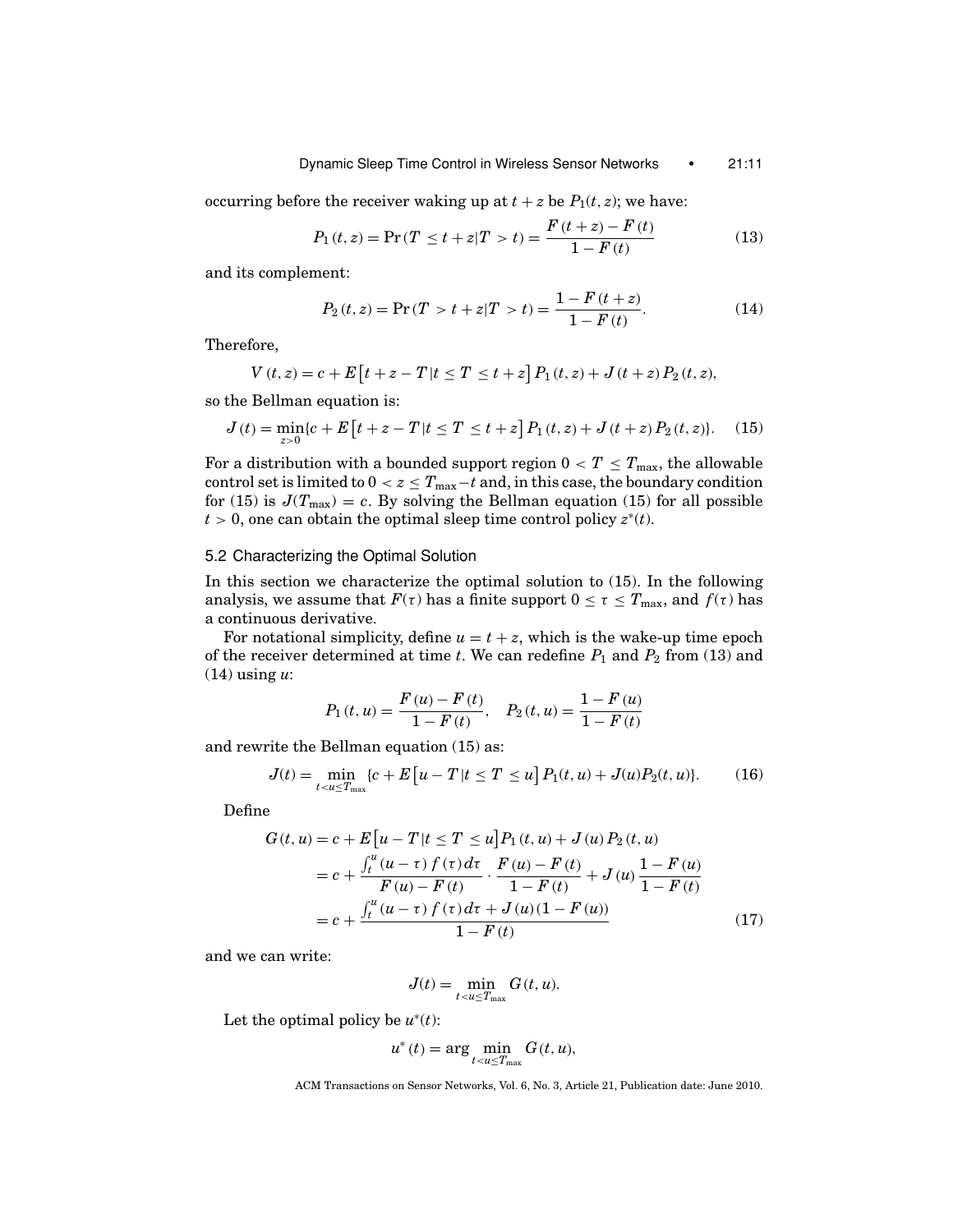# 21:12 • X. Ning and C. G. Cassandras

which is a function of *t*. Because  $u^*(t)$  is the solution to (16), we have:

$$
J(t) = G(t, u^*(t)).
$$
\n(18)

Before proceeding, we prove the following two lemmas:

LEMMA 5.1. *Let*  $0 \le t_1 < t_2 \le T_{\text{max}}$ . As long as there exists a measurable  $subset S of [t_1, t_2] such that \forall \tau \in S, f(\tau) \neq 0, then u^*(t_1) \leq u^*(t_2)$ .

PROOF. First,  $u^*(t) = \arg \min_{t < u \leq T_{\max}} G(t, u) > t$ . Hence, if  $u^*(t_1) \leq t_2$ , then it is trivially true that  $u^*(t_1) < u^*(t_2)$ . If  $u^*(t_1) > t_2$ , we can prove the result by contradiction. To simplify notation, let  $u_1 = u^*(t_1)$  and  $u_2 = u^*(t_2)$ . Suppose  $t_1 < t_2 < u_2 < u_1$ . Because both  $u_1$  and  $u_2$  are minimizers, we have:

$$
G(t_1, u_1) \le G(t_1, u_2) \text{ and } G(t_2, u_2) \le G(t_2, u_1).
$$

Using (17) in these inequalities, gives:

$$
\int_{t_1}^{u_1} (u_1 - \tau) f(\tau) d\tau + J(u_1)(1 - F(u_1)) \le \int_{t_1}^{u_2} (u_2 - \tau) f(\tau) d\tau + J(u_2)(1 - F(u_2))
$$
\n(19)

$$
\int_{t_2}^{u_2} (u_2 - \tau) f(\tau) d\tau + J(u_2)(1 - F(u_2)) \le \int_{t_2}^{u_1} (u_1 - \tau) f(\tau) d\tau + J(u_1)(1 - F(u_1)).
$$
\n(20)

Adding the two inequalities, we can cancel the terms involving  $J(\cdot)$ , obtaining:

$$
\int_{t_1}^{u_1} (u_1 - \tau) f(\tau) d\tau + \int_{t_2}^{u_2} (u_2 - \tau) f(\tau) d\tau \le \int_{t_1}^{u_2} (u_2 - \tau) f(\tau) d\tau + \int_{t_2}^{u_1} (u_1 - \tau) f(\tau) d\tau,
$$
\n(21)

which implies

$$
\int_{t_1}^{t_2} (u_1 - \tau) f(\tau) d\tau \leq \int_{t_1}^{t_2} (u_2 - \tau) f(\tau) d\tau,
$$

that is

$$
\int_{t_1}^{t_2} (u_1-u_2) f(\tau) d\tau \leq 0
$$

Because  $u_1 > u_2$ , this implies that  $f(\tau) = 0$  for  $t_1 < \tau < t_2$  in order to satisfy the inequality, which contradicts the fact that there exists a measurable subset *S* of  $[t_1, t_2]$  such that for  $\tau \in S$ ,  $f(\tau) \neq 0$ .

LEMMA 5.2. *Assuming that*  $|f'(t)| < L < \infty$  for  $0 \le t \le T_{\text{max}}$ , there exists  $\delta > 0$  *such that for all t*  $\in [T_{\text{max}} - \delta, T_{\text{max}}]$ *, u*<sup>\*</sup>(*t*) =  $T_{\text{max}}$ *.* 

PROOF. From (16), we know that  $J(t) \ge c$  for all  $0 \le t \le T_{\text{max}}$ . Thus, from  $(17)$ , we have:

$$
J(t) \geq c + \frac{\int_{t}^{u^{*}(t)} (u^{*}(t) - \tau) f(\tau) d\tau + c (1 - F(u^{*}(t)))}{1 - F(t)}.
$$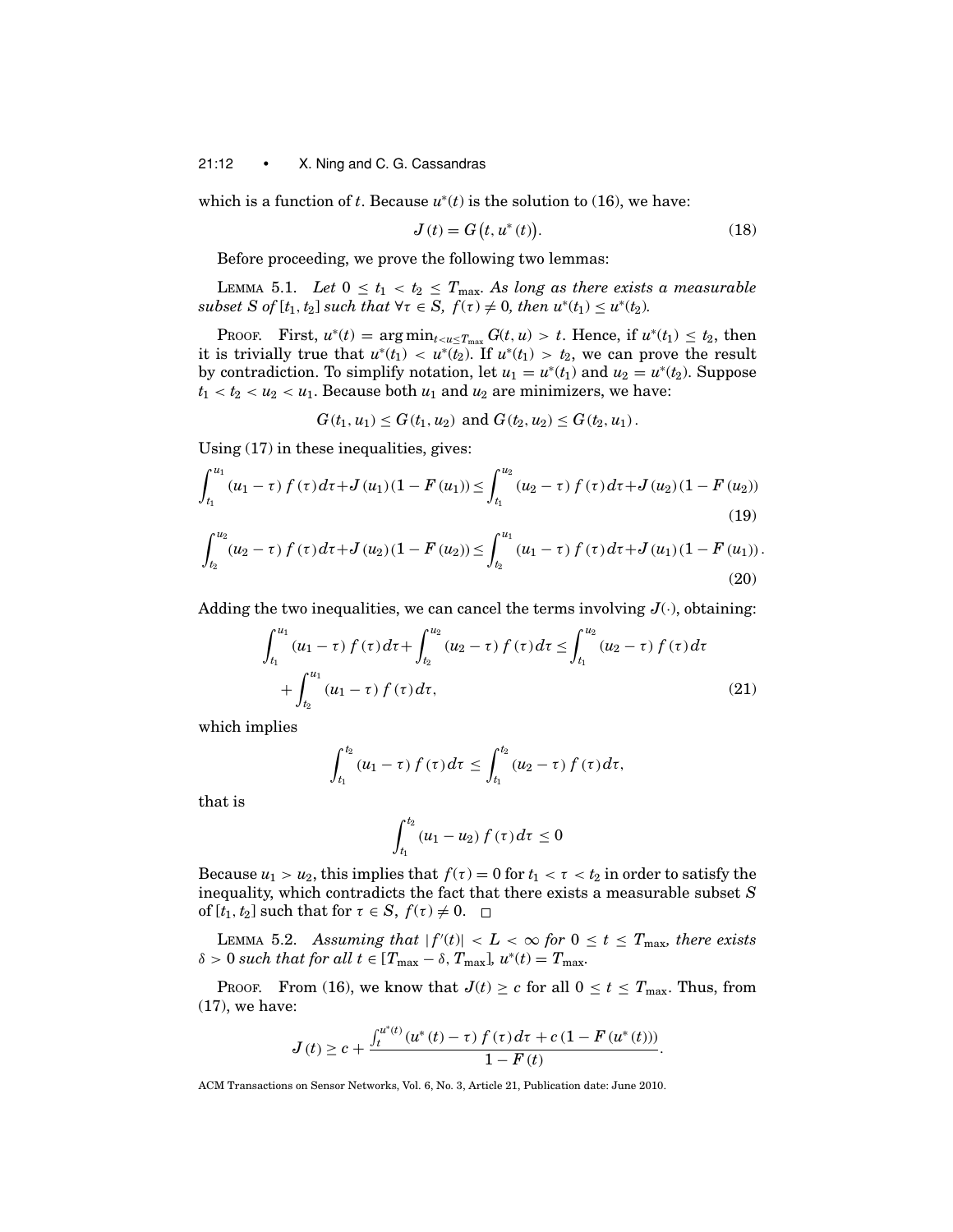Define a function  $H(t, u)$  as:

$$
H(t, u) = c + \frac{\int_t^u (u - \tau) f(\tau) d\tau + c (1 - F(u))}{1 - F(t)}.
$$

Recalling the definition of  $G(t, u)$  in (17), and since  $F(T_{\text{max}}) = 1$ , observe that:

$$
H(t, u) \le G(t, u)
$$
  
H(t, T<sub>max</sub>) = G(t, T<sub>max</sub>).

Because  $J(t) = \min_{t \le u \le T_{\text{max}}} G(t, u)$  and  $G(t, u)$  is bounded from below by  $H(t, u)$ , if we can prove that, for some  $\delta > 0$ , for all  $t \in [T_{\text{max}} - \delta, T_{\text{max}}], H(t, u)$ attains its minimum at  $H(t, T_{\text{max}})$ , then  $H(t, T_{\text{max}})$  will also be the minimum of  $G(t, T_{\text{max}})$  and the optimal control is  $u^*(t) = T_{\text{max}}$ . Therefore, to establish this fact, we take the partial derivative of  $H(t, u)$  with respect to *u* and use the mean value theorem:

$$
\frac{\partial H(t, u)}{\partial u} = \frac{\int_t^u f(\tau) d\tau - c f(u)}{1 - F(t)} = \frac{f(\xi)(u - t) - c f(u)}{1 - F(t)},
$$
(22)

where  $t \leq \xi \leq u \leq T_{\text{max}}$ . Using a Taylor expansion of  $f(\cdot)$  at *u*:  $f(\xi) = f(u) - f'(u)(u - \xi) + o(u - \xi)$ , we can then rewrite (22) as:

$$
\frac{\partial H(t, u)}{\partial u} = \frac{\left[f(u) - f'(u)(u - \xi) + o(u - \xi)\right](u - t) - cf(u)}{1 - F(t)}
$$

$$
= \frac{(u - t - c) f(u) - f'(u)(u - \xi)(u - t) + o(u - \xi)(u - t)}{1 - F(t)}
$$

Because  $|f'(u)| \leq L$  and  $(u-\xi)(u-t) = o(u-t)$ , we have the following inequality:

$$
\frac{\partial H(t, u)}{\partial u} \le \frac{(u - t - c) f(u) + L \cdot o(u - t)}{1 - F(t)}
$$

$$
\le \frac{(T_{\text{max}} - t - c) f(u) + o(T_{\text{max}} - t)}{1 - F(t)}
$$

Because  $T_{\text{max}}$  is the boundary of the support region of  $f(.)$ , there must exist  $\delta_0 > 0$  such that for  $T_{\text{max}} - \delta_0 \le u < T_{\text{max}}$ ,  $f(u) > 0$ . Therefore, there must also exist  $\delta_1 > 0$  such that for  $T_{\text{max}} - \delta_1 \le t < T_{\text{max}}$ , we have  $T_{\text{max}} - t \le \delta_1 < c$  and

$$
\frac{\partial H(t, u)}{\partial u} \le \frac{(T_{\max} - t - c) f(u) + o(T_{\max} - t)}{1 - F(t)} < 0.
$$

Letting  $\delta = \min{\delta_0, \delta_1}$ , we know that for  $T_{\text{max}} - \delta \le t < T_{\text{max}}$ ,  $\partial H(t, u)/\partial u$  is strictly negative for all  $t < u \leq T_{\text{max}}$ . Hence,

$$
\min_{t
$$

Therefore,  $J(t) = G(t, T_{\text{max}}) = H(t, T_{\text{max}})$  and thus  $u^*(t) = T_{\text{max}}$ . This proves the lemma.  $\square$ 

From Lemmas 5.1 and 5.2, we can conclude that either  $u^*(t) = T_{\text{max}}$  for  $0 \le t \le T_{\text{max}}$ , or there exists  $0 < t_0 \le T_{\text{max}}$  such that:

$$
\int u^*(t) < T_{\text{max}} \quad \text{for } 0 \le t < t_0 \tag{23a}
$$

$$
u^*(t) = T_{\text{max}} \quad \text{for } t_0 \le t \le T_{\text{max}}.\tag{23b}
$$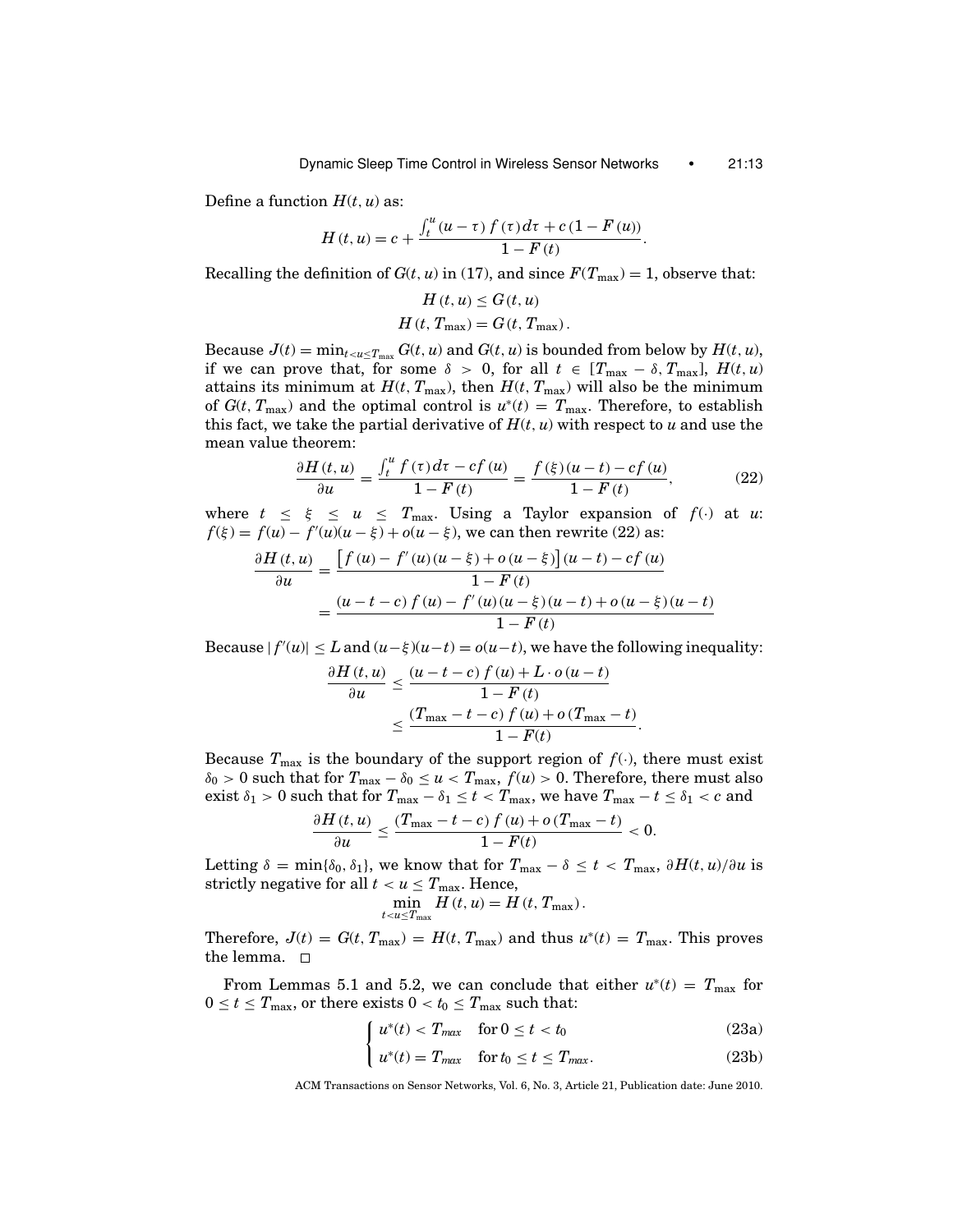#### 21:14 • X. Ning and C. G. Cassandras

Since the allowable control set is such that  $t < u^*(t) \leq T_{\text{max}}$  for any *t*, and  $u^*(t)$ is the minimizer of  $G(t, u)$ , the following necessary optimality conditions must be satisfied:

$$
\left\{ \left. \frac{\partial G(t, u)}{\partial u} \right|_{u = u^*(t)} = 0 \quad \text{for } t < u^*(t) < T_{\text{max}} \tag{24a}
$$

$$
\left\| \frac{\partial G(t, u)}{\partial u} \right\|_{u = u^*(t)} \le 0 \quad \text{for } u^*(t) = T_{\text{max}}, \tag{24b}
$$

where, using  $(17)$ ,

$$
\frac{\partial G(t, u)}{\partial u} = \frac{F(u) + uf(u) - F(t) - uf(u) + J'(u)(1 - F(u)) - J(u) f(u)}{1 - F(t)}
$$

$$
= \frac{F(u) - F(t) + J'(u)(1 - F(u)) - J(u) f(u)}{1 - F(t)},
$$
(25)

where  $J'(u)$  is the first derivative of  $J(t)$  at  $u$ .

We first consider the case where  $t < u^*(t) < T_{\text{max}}$ . Since (24a) holds in this case, we can rearrange (25) and establish the following equation:

$$
F(u^{*}(t)) + J'(u^{*}(t)) (1 - F(u^{*}(t))) - J(u^{*}(t)) f(u^{*}(t)) = F(t).
$$
 (26)

Differentiating (26) with respect to *t* on both sides, we have:

$$
\frac{dF(u^{*}(t))}{dt} + \frac{d}{dt} \left[ J'\left(u^{*}(t)\right) \left(1 - F\left(u^{*}(t)\right)\right) \right] - \frac{d}{dt} \left[ J\left(u^{*}(t)\right) f\left(u^{*}(t)\right) \right] = f(t). (27)
$$

Considering each term on the left-hand side, we have:

$$
\frac{dF(u^*(t))}{dt} = f(u^*(t)) \frac{du^*(t)}{dt}
$$

$$
\frac{d}{dt} [J'(u^*(t)) (1 - F(u^*(t)))] = [J''(u^*(t)) (1 - F(u^*(t)))
$$

$$
-J'(u^*(t)) f(u^*(t)) ] \frac{du^*(t)}{dt}
$$

$$
\frac{d}{dt} [J(u^*(t)) f(u^*(t))] = [J'(u^*(t)) f(u^*(t)) + J(u^*(t)) f(u^*(t)) ] \frac{du^*(t)}{dt}.
$$

Therefore, from  $(27)$ , we derive the following expression for  $du^*(t)/dt$ :

$$
\frac{du^*(t)}{dt} = f(t)[f(u^*(t)) + J''(u^*(t)) (1 - F(u^*(t))) \n- 2J'(u^*(t)) f(u^*(t)) - J(u^*(t)) f'(u^*(t))]^{-1}
$$
\n(28)

for  $t < u^*(t) < T_{\text{max}}$ . We now need  $J'(\cdot)$  and  $J''(\cdot)$  in order to compute (28). First, recalling that  $J(t) = G(t, u^*(t))$ , we can again differentiate with respect to *t* on both sides and obtain:

$$
\frac{dJ(t)}{dt} = \left. \frac{\partial G(t, u)}{\partial t} \right|_{u = u^*(t)} + \left( \left. \frac{\partial G(t, u)}{\partial u} \right|_{u = u^*(t)} \right) \frac{du^*(t)}{dt},\tag{29}
$$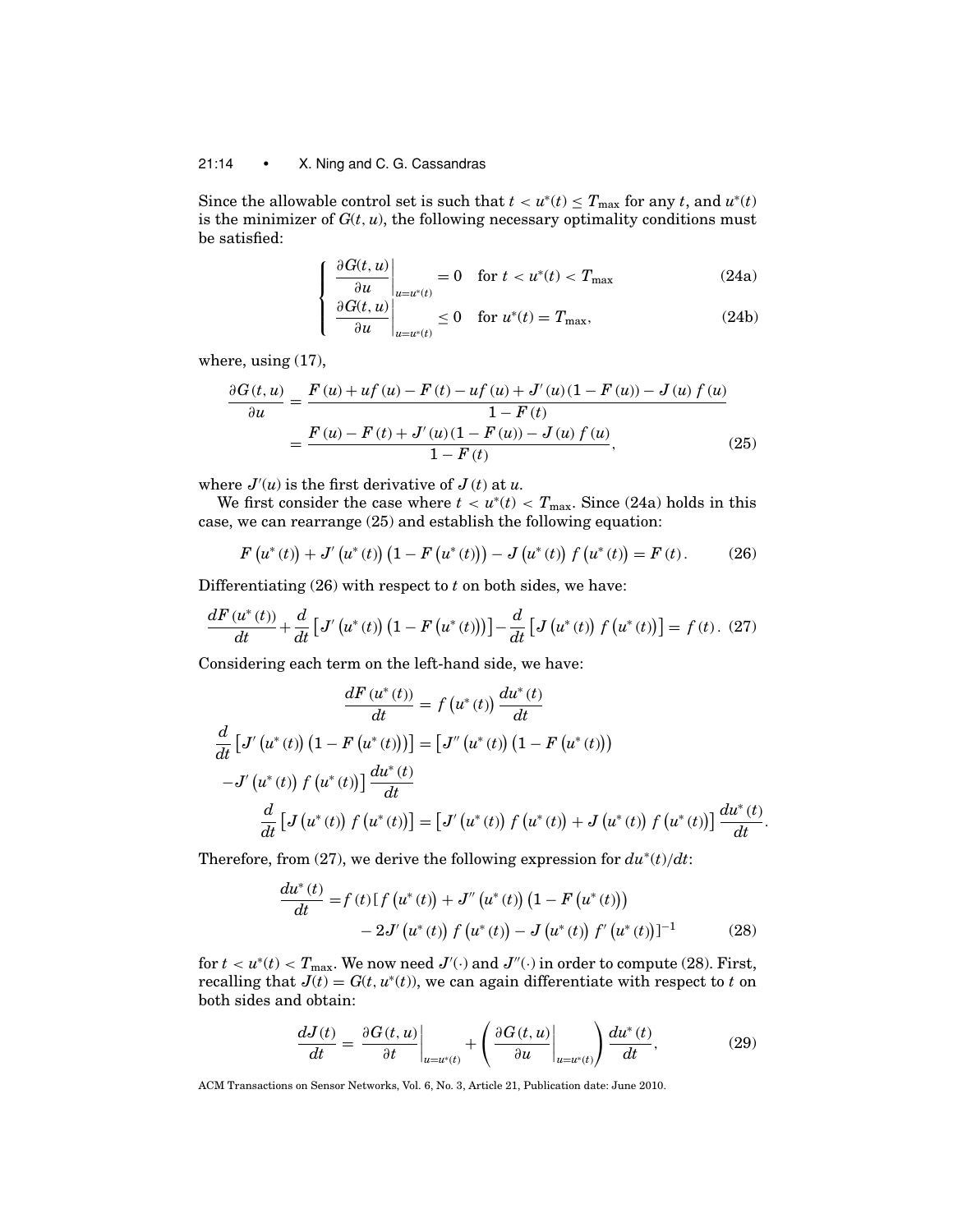where (24a) still holds. Therefore,

$$
\frac{dJ(t)}{dt} = \frac{\partial}{\partial t} \left[ c + \frac{\int_t^u (u - \tau) f(\tau) d\tau}{1 - F(t)} + J(u) \frac{1 - F(u)}{1 - F(t)} \right] \Big|_{u = u^*(t)}
$$

$$
= \frac{t - u^*(t)}{1 - F(t)} f(t) + \frac{f(t)}{\left[1 - F(t)\right]^2} [u^*(t) (F(u^*(t)) - F(t))
$$

$$
- \int_t^{u^*(t)} \tau f(\tau) d\tau + J(u^*(t)) (1 - F(u^*(t)) )]. \tag{30}
$$

Using (17) and (18), the second term in the right-hand-side is:

$$
\frac{f(t)}{1-F(t)}\big[J(t)-c\big]
$$

Therefore,

$$
\frac{dJ(t)}{dt} = \frac{f(t)}{1 - F(t)} \left[ t - u^*(t) + J(t) - c \right].
$$
\n(31)

.

To compute  $J''(t)$ , we take the derivative of (31) with respect to *t* again:

$$
\frac{d^2 J(t)}{dt^2} = \frac{\left[f'(t)(1 - F(t)) - f^2(t)\right](t - u^*(t) + J(t) - c)}{(1 - F(t))^2} + \frac{f(t)\left(1 - u^*(t) + J'(t)\right)}{1 - F(t)}.
$$

We can substitute (31) into the first term and obtain:

$$
\frac{d^2 J(t)}{dt^2} = \frac{\left[f'(t)(1 - F(t)) - f^2(t)\right]J'(t)}{(1 - F(t))f(t)} + \frac{f(t)\left(1 - u^{*'}(t) + J'(t)\right)}{1 - F(t)}
$$
\n
$$
= \frac{f'(t)}{f(t)}J'(t) + \frac{f(t)}{1 - F(t)}\left(1 - u^{*'}(t)\right). \tag{32}
$$

Next, let us consider Case (24b) when  $u^*(t) = T_{\text{max}}$ , that is,  $t_0 \le t \le T_{\text{max}}$ . We first directly compute  $J(t)$ :

$$
J(t) = c + \frac{\int_{t}^{T_{\text{max}}} (T_{\text{max}} - \tau) f(\tau) d\tau}{1 - F(t)},
$$
\n(33)

so that

$$
\frac{dJ(t)}{dt} = \frac{-(T_{\text{max}} - t) f(t)(1 - F(t)) - f(t) \int_t^{T_{\text{max}}} (T_{\text{max}} - \tau) f(\tau) d\tau}{(1 - F(t))^2}
$$

and using (33), this finally reduces to:

$$
\frac{dJ(t)}{dt} = \frac{f(t)}{1 - F(t)} \left[ t - u^{*}(t) + J(t) - c \right].
$$

We can immediately see that this is equivalent to (31).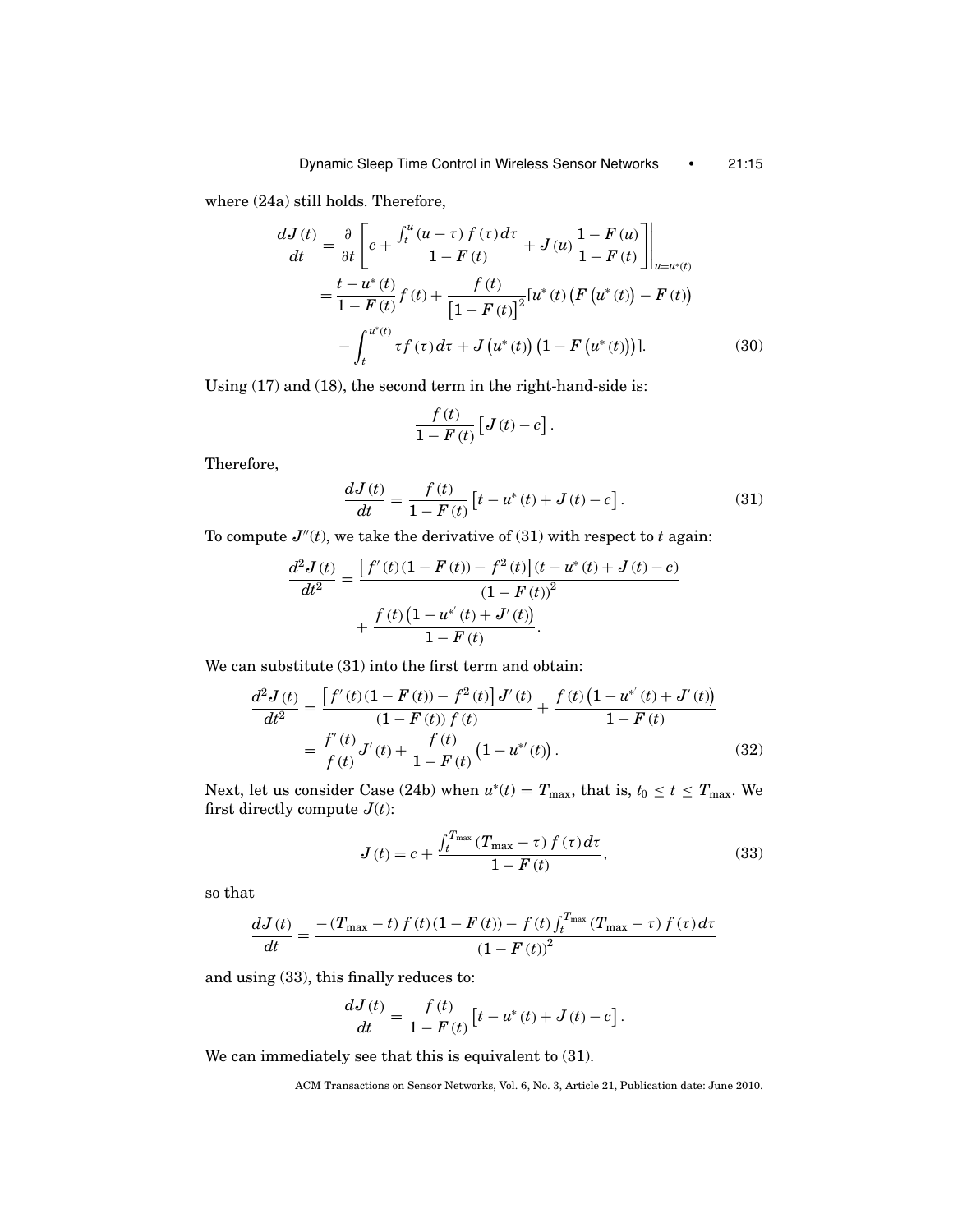#### 21:16 • X. Ning and C. G. Cassandras

Now let us consider  $du^*(t)/dt$ . When  $u^*(t) = T_{\text{max}}$ , (24b) is satisfied. First, if ∂*G*(*t*,*u*) ∂*u*  $\Big|_{u=T_{\max}} < 0$ , we must have:

$$
\frac{du^*(t)}{dt} = 0.\t\t(34)
$$

When both  $\frac{\partial G(t, u)}{\partial u}\Big|_{u=T_{\text{max}}} = 0$  and  $u^*(t) = T_{\text{max}}$ , we know that  $t = t_0$ , in which case we will obtain the same  $du^*(t)/dt$  as in (28) by differentiating (26).

To conclude, we have derived the necessary optimality conditions. For *J*(*t*), the solution is specified by (31). Provided that  $|f'(\cdot)| < L < \infty$ , Lemmas 5.1 and 5.2 imply that either  $u^*(t) = T_{\text{max}}$  for all  $0 \leq t \leq T_{\text{max}}$  , or there exists a positive value  $t_0$  such that  $u^*(t) = T_{\text{max}}$  for  $t \in [t_0, T_{\text{max}}]$  and  $u^*(t) < T_{\text{max}}$ ,  $t < t_0$ . Thus,  $u^*(t)$  is specified either by  $du^*(t)/dt = 0$  if  $t > t_0$ , or by (28) if  $0 \le t \le t_0$  where  $t_0$ satisfies:

$$
u^*(t_0) = T_{\max}, \left. \frac{\partial G(t, u)}{\partial u} \right|_{t = t_0, u = T_{\max}} = 0.
$$

 $du^*(t)/dt$  also involves the second derivative of  $J(t)$ , which was obtained in (32).

We can use the optimality conditions to solve for  $u^*(t)$ , by integrating (28), (31), and (32) jointly backwards, with initial conditions provided by Lemma 5.2:

$$
u^*(\tau) = T_{\text{max}} \quad \text{for } T_{\text{max}} - \delta \le \tau \le T_{\text{max}}.
$$

# 5.3 Special Case: Exponential Interarrival Time Distribution

The fundamental question posed in the Bellman equation (15) is how to optimally control the sleep time conditioned on the fact that  $T > t$ . Because the exponential distribution is memoryless, knowing  $T > t$  does not provide any information. Intuitively, therefore, the optimal control under the exponential distribution will be a constant sleep time, since all wake up events are no different than each other. We can prove this and obtain the optimal fixed sleep time  $z^*$  by solving (15).

THEOREM 5.3. If  $F(\tau) = 1 - e^{-\lambda \tau}$ , then there exists a constant K such that  $J(t) \equiv K$ . *K* satisfies the equation  $c + \lambda^{-1} \ln(1 + \lambda K) - K = 0$ . The optimal sleep *time is given by z*(*t*)  $\equiv z^* = \lambda^{-1} \ln(1 + \lambda K)$ .

PROOF. We just need to verify that  $J(t) \equiv K$  and  $z^* = \lambda^{-1} \ln(1 + \lambda K)$  is the solution to the Bellman equation (15):

$$
J(t) = \min_{z>0} \left\{ c + \frac{\int_t^{t+z} (t+z-\tau) \lambda e^{-\lambda \tau} d\tau}{e^{-\lambda t}} + J(t+z) \frac{e^{-\lambda(t+z)}}{e^{-\lambda t}} \right\}
$$
  
= 
$$
\min_{z>0} \left\{ c + \int_0^z (z-\tau) \lambda e^{-\lambda \tau} d\tau + J(t+z) e^{-\lambda z} \right\}.
$$
 (35)

Letting  $J(t) \equiv K$ , for the optimal control  $z^*$ , we have

$$
K = c + \int_0^{z^*} (z^* - \tau) \lambda e^{-\lambda \tau} d\tau + K e^{-\lambda z^*}.
$$
 (36)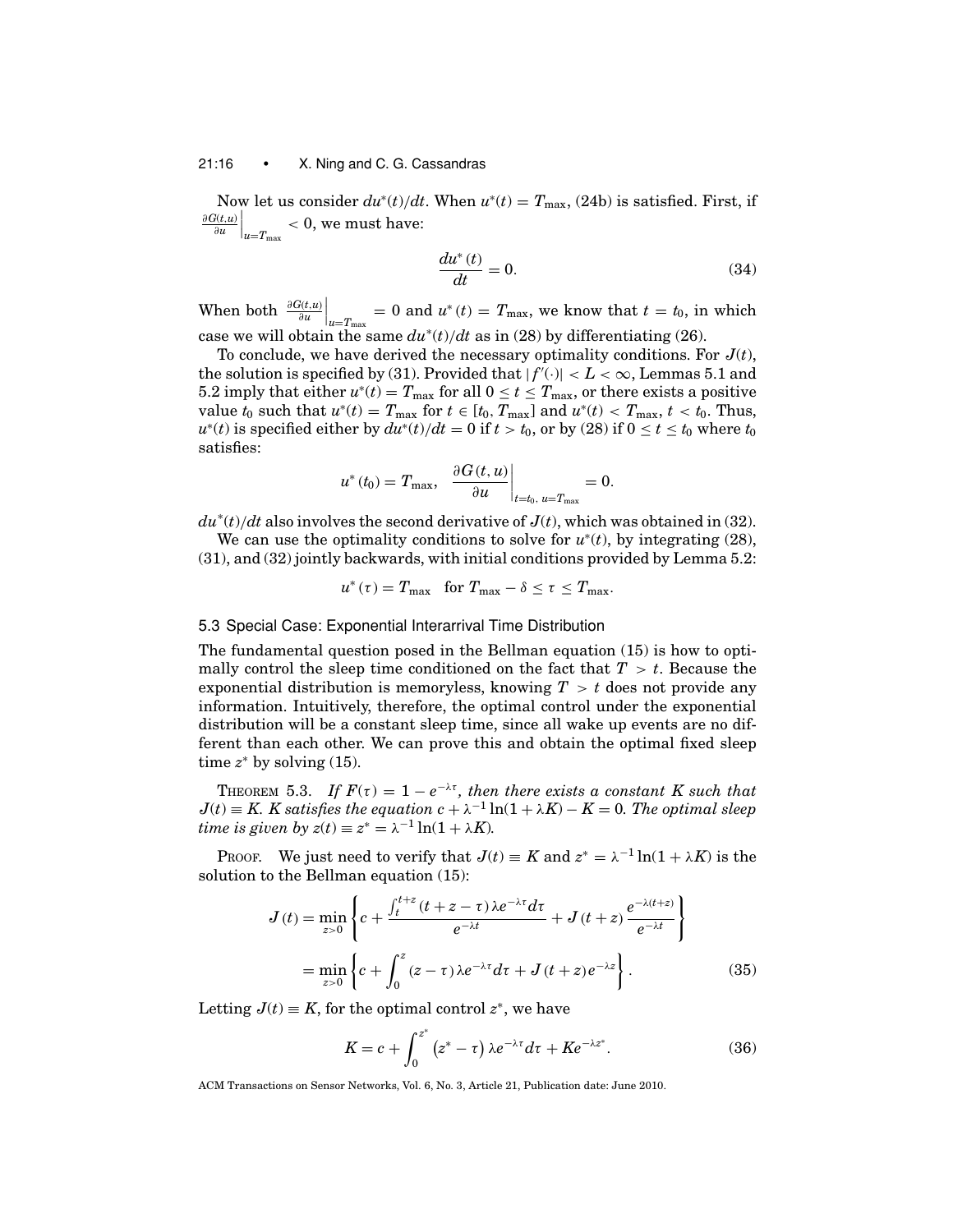First, because *z*<sup>∗</sup> is the minimizer of the right-hand side, we take the derivative with respect to *z*<sup>∗</sup> and set it to zero:

$$
\frac{d}{dz^*} \left\{ \int_0^{z^*} (z^* - \tau) \lambda e^{-\lambda \tau} d\tau + K e^{-\lambda z^*} \right\} = 0,
$$
\n(37)

that is

$$
1 - e^{-\lambda z^*} - K\lambda e^{-\lambda z^*} = 0,\tag{38}
$$

whose solution is  $z^* = \lambda^{-1} \ln(1 + \lambda K)$ . Using  $z^*$  in (36) we obtain:

$$
c + \lambda^{-1} \ln(1 + \lambda K) - K = 0,\t(39)
$$

which does have a positive solution. To see this, let  $v(x) = c + \lambda^{-1} \ln(1 + \lambda x) - x$ . Clearly,  $v(x)$  is continuous in *x*, and  $v(0) = c$ . Because  $ln(1 + \lambda x)$  has an order of  $o(x)$ , when *x* becomes large enough  $v(x)$  is negative. Hence, there must exist a positive value *K* such that  $v(K) = 0$ . Therefore, we have verified that  $J(t) \equiv K$ and  $z^* = \lambda^{-1} \ln(1 + \lambda K)$  is the solution to the Bellman equation (16).  $\Box$ 

Clearly, the larger *c* becomes, the larger *K* has to be, and  $z^*$  is larger as well but grows slower than *K*. The intuitive explanation is that if the cost to poll the channel is higher, on average the energy consumption to receive a message is also higher, and the receiver will wake up at a lower frequency. The exponential distribution represents the worst case in our problem, because knowing *T* > *t* produces no value at all in the decision making process. For any other distribution, this information will be helpful and thus the optimal control is dynamic (depending on the state *t*). Another feature of the exponential distribution is that it has infinite support. For such distributions, we cannot obtain the optimal solution using the necessary optimality conditions because initial conditions given in the last subsection require a finite support. Generally, infinite support cases require solving the Bellman equation (16) analytically. This is in contrast to the fixed expected preamble duration approach in Section 4 where the sleep time is solved forward in time and infinite support cases can be handled.

# 6. DISTRIBUTION APPROXIMATION AND LEARNING

In Sections 4 and 5 we developed two dynamic sleep time control approaches. In both approaches, to compute the sleep time policy  $z(t)$ , we need to know the interarrival time distribution  $F(.)$ . This breaks down to three cases: (1)  $F(.)$  is known analytically; (2)  $F(\cdot)$  is known but can only be expressed in terms of a histogram or quantiles or just sample data; (3)  $F(\cdot)$  is unknown and needs to be learned.

In Case (1), we can substitute  $F(\cdot)$  into the equations or ODEs in the previous sections and solve for *z*(*t*) using routine ODE solvers. In both Cases (2) and (3), we need to reconstruct  $F(\cdot)$  from data. In these cases,  $F(\cdot)$  will be approximated, and the dynamic sleep time control algorithms are developed corresponding to the approximation. For Case (3), we assume that the arrival process is independently idntically distributed, that is, the interarrival times  ${T_i, i > 0}$  form a

ACM Transactions on Sensor Networks, Vol. 6, No. 3, Article 21, Publication date: June 2010.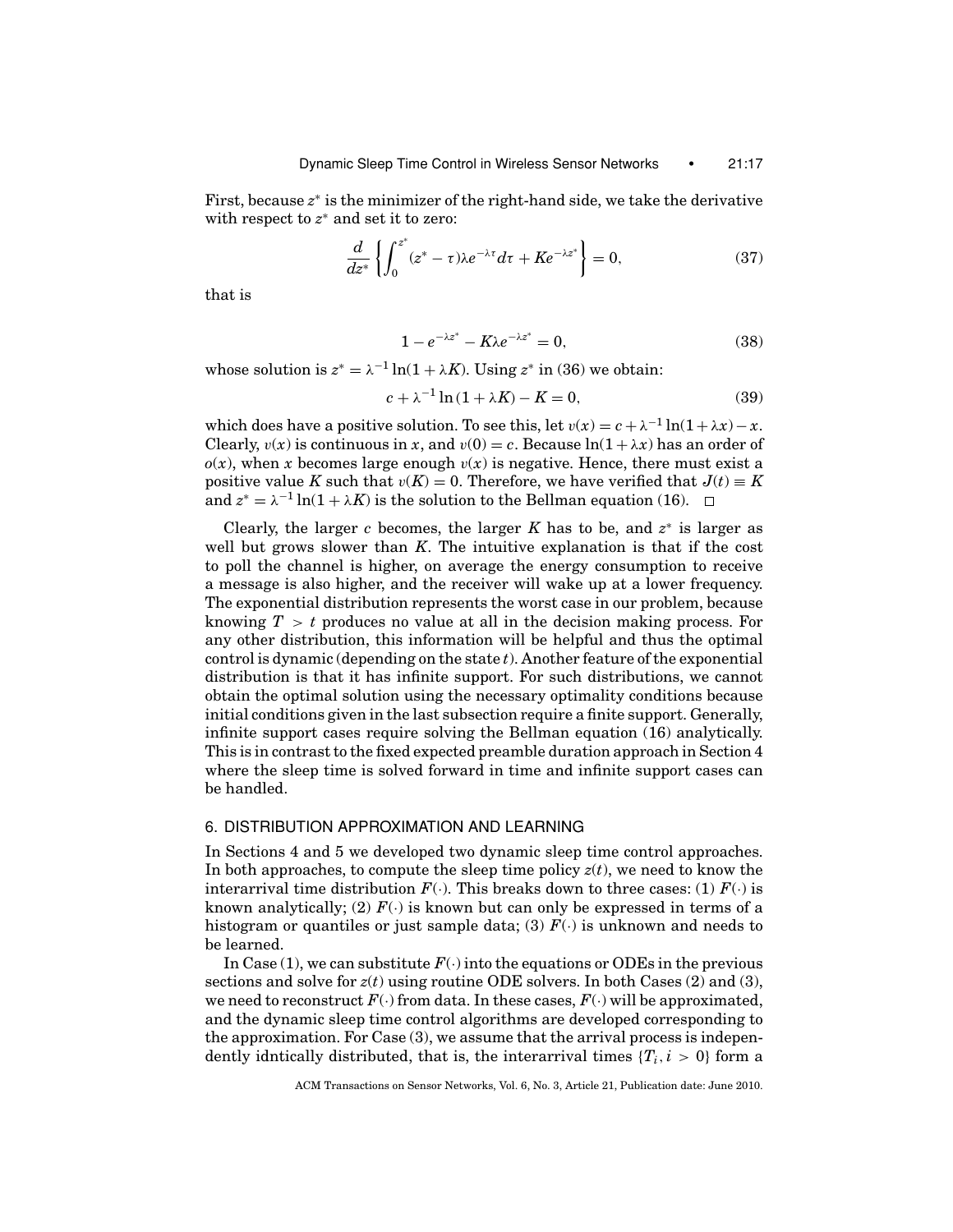#### 21:18 • X. Ning and C. G. Cassandras



Fig. 3. Flow chart of the adaptive dynamic sleep time control.

sequence of independently idntically distributed random variables with distribution  $F(\cdot)$ , and provide an online algorithm that learns  $F(\cdot)$  as time proceeds. The procedure is as shown in Figure 3. At the beginning of the process, the receiver has a preliminary distribution approximation that is manually input. The receiver computes the sleep time policy using the existing distribution approximation, and follows the policy. When a new message is received, the receiver also obtains a sample of *T*, which is used to update the current approximation. As the receiver observes more samples, the approximation will approach the underlying interarrival time distribution of the events.

In this section, we first focus on how to approximate and store an arbitrary distribution  $F(\cdot)$  in a suitable way for sensor nodes. Then, we illustrate the aforementioned online algorithm, which learns  $F(\cdot)$  without storing the sample data.

# 6.1 Distribution Approximation Using Quantiles

A probability distribution can be approximated in various ways. Generally, for distributions with known finite support, a histogram provides a good approximation. However, in many cases, the upper bound,  $T_{\text{max}}$ , of the support region of the histogram is not known in advance. Therefore, it is hard to determine the size of each interval in the histogram and the number of intervals. We use an alternative approach for distribution approximation, which occupies a fixed amount of memory while retaining the ability to accommodate an unknown support region as well as the ability to simplify the computation in both dynamic sleep time control approaches.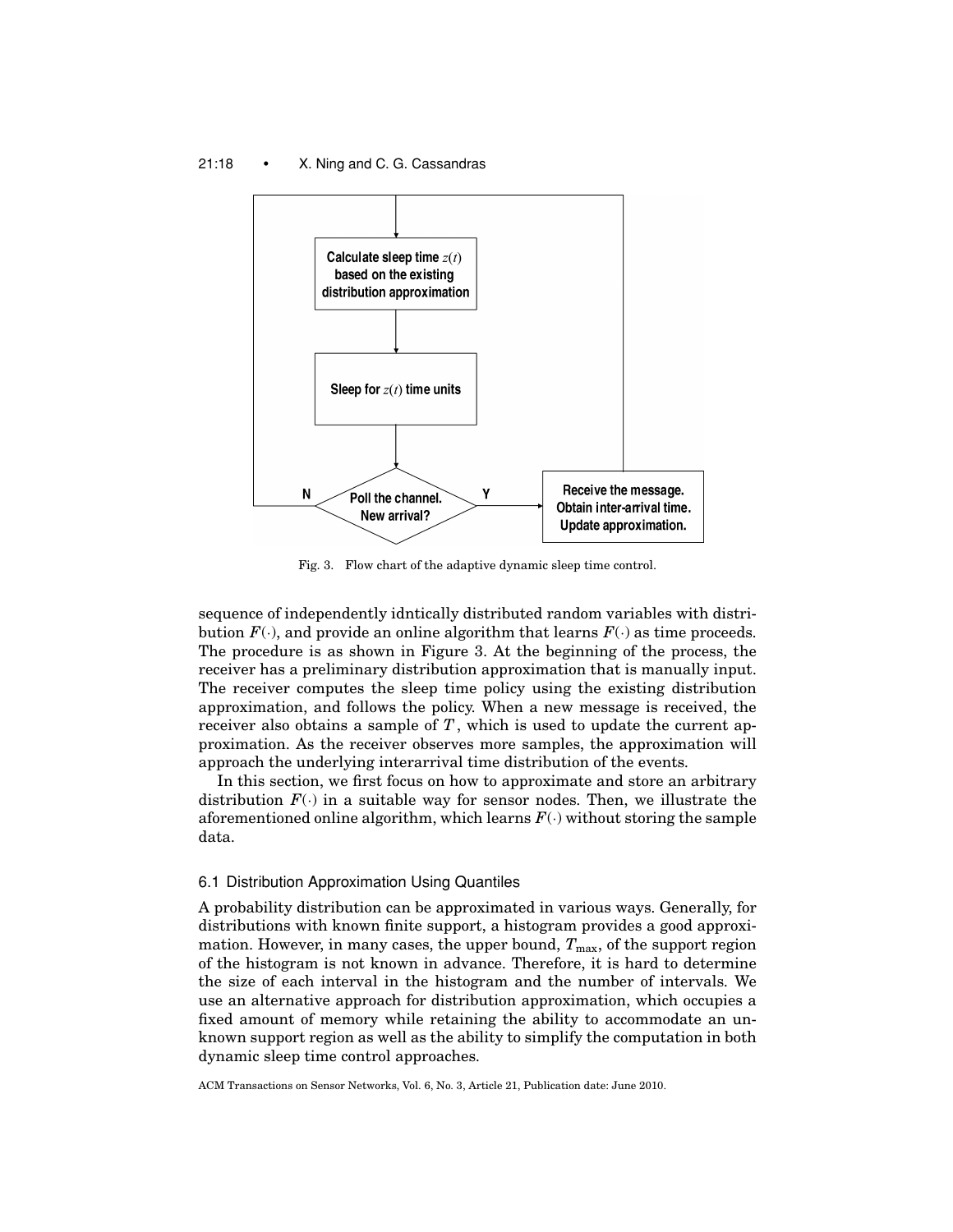Dynamic Sleep Time Control in Wireless Sensor Networks • 21:19



Fig. 4. Piecewise linear approximation of arbitrary distribution.

The aforementioned inherent problem with histograms is due to the fact that it is quantizing the unknown support region of the pdf. On the other hand, consider the cdf  $F(\tau)$  of any distribution.  $F(\tau)$  can only take values in a fixed interval [0, 1]. Thus, we can construct a finite quantization on the *y*-axis. Figure 4 illustrates the approximation. In this figure, the arbitrary distribution *F*( $\tau$ ) is approximated by *M* = 6 values, from  $\tau_1$  to  $\tau_6$ . The values are selected such that:

$$
F(\tau_i) = \frac{i}{M}, \ 1 \le i \le N. \tag{40}
$$

In other words,  $\tau_i$  is the  $(i/M)$ th quantile of  $F(\tau)$ . If the underlying distribution has an infinite support region,  $\tau_M$  will have to be infinite. In this case, we choose a large enough value for  $\tau_N$ , such as the  $(1 - 0.1/M)$ th quantile.

Points in  $[\tau_i, \tau_{i+1})$  are linearly interpolated. Setting  $\tau_0 = 0$ ,  $f_i$  is defined as the slope of  $F(\tau)$  in the interval [ $\tau_{i-1}, \tau_i$ ):

$$
f_i = \frac{1}{M(\tau_i - \tau_{i-1})}, \ i = 1, \dots, N,
$$
\n(41)

and is hence constant. Clearly, the underlying distribution is approximated by a finite mixture of uniform distributions. As we will soon see, this allows us to derive a simple algorithm to solve Equation (1) in the fixed expected preamble duration problem. It also simplifies some computation that arises in the total energy minimization problem.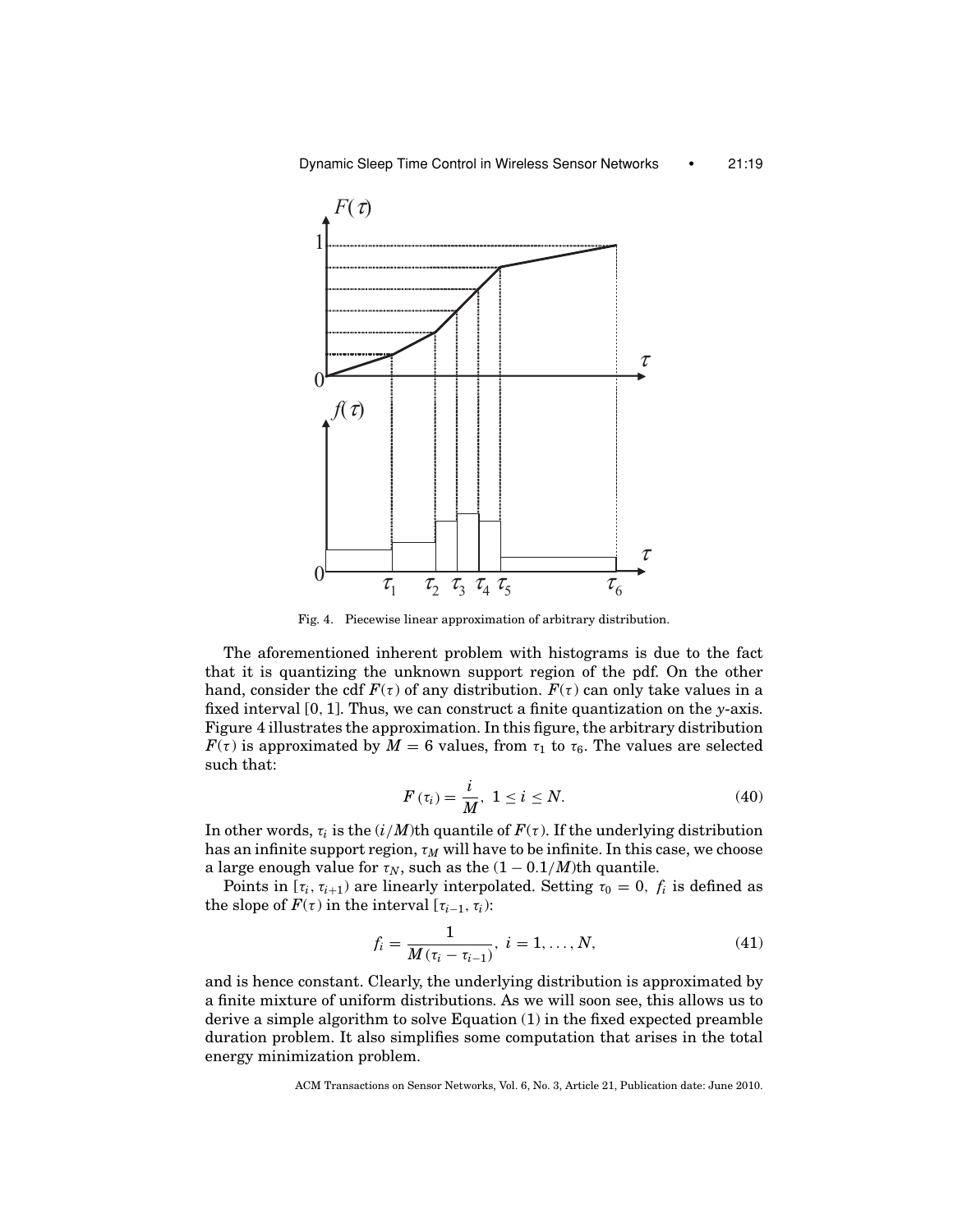# 21:20 • X. Ning and C. G. Cassandras

# 6.2 Updating the Existing Approximation from New Data

In what follows, we propose a mechanism to update the existing approximation based on new arrival information. The way in which the approximation is updated is essentially a quantile estimation problem. Our main concern, however, is to save memory as opposed to traditional quantile estimation methods that use sample quantiles. For example, Tierney [1983] and Chen et al. [2000] have proposed space-efficient recursive algorithms on quantile estimation based on stochastic approximation (SA) algorithms. Here we propose an approach also based on the stochastic approximation method in Tierney [1983], but modified to take advantage of the setting in our problem.

In sequential quantile estimation we estimate the  $\alpha$ th quantile by solving  $F(\tau) = \alpha$ , where  $F(\tau)$  is the unknown cdf. In Robbins and Monro [1951], an SA algorithm is used to solve the aforementioned equation. In the stochastic approximation algorithm, we start with a guessed value of  $\tau$ . As we observe a new sample, we make small adjustments to  $\tau$ , and so on. In Tierney [1983], an estimator of  $\tau = F^{-1}(\alpha)$  is given by:

$$
\hat{\tau}^{k+1} = \hat{\tau}^k - \frac{d^k}{k+1} (\mathbf{1} \{ T^{k+1} \le \hat{\tau}^k \} - \alpha)
$$
\n(42)

$$
d^{k} = \min\left\{ (\hat{\phi}^{k})^{-1}, d^{0}k^{a} \right\}, \ 0 < a < \frac{1}{2}, \tag{43}
$$

where  $\hat{\phi}^k$  is an estimate of  $F'(\tau),$  given by:

$$
\hat{\phi}^{k+1} = \frac{1}{k+1} \left( k \hat{\phi}^k + \frac{1\left\{ |T^{k+1} - \hat{\tau}^k| \le h_{k+1} \right\}}{2h_{k+1}} \right),\tag{44}
$$

where  $\{h_k\}$  is a decreasing sequence satisfying  $\sum_{k=1}^{\infty} (k^2 h_k)^{-1} < \infty$ . It has been proved in Tierney [1983] that estimator (42) converges to the  $\alpha$ th quantile. In  $(44)$ ,  $F'(\tau)$  is estimated by averaging the number of samples falling in a shrinking interval  $[\hat{\tau}^k - h_{k+1}, \hat{\tau}^k + h_{k+1}]$ . The issue with this estimation is that when samples are few, the convergence speed is slow since only local information is used. Also, one needs to carefully adjust  $\{h_k\}$  so that it does not decrease too fast so that we can collect enough samples falling in the interval. Since in the problem presented in this article we need to estimate a set of quantiles and use them to approximate the whole function  $F$ , we can take advantage of the estimation of other quantiles in estimating  $F'(t)$  around some particular quantile. For all  $1 \leq i \leq M-1$ ,

$$
\hat{\tau}_i^{k+1} = \hat{\tau}_i^k - \frac{d_i^k}{k+1} \left( \mathbf{1} \{ T^{k+1} \le \hat{\tau}_i^k \} - \frac{i}{M} \right) \tag{45}
$$

$$
d_i^k = \min\left\{ \left( \hat{\phi}_i^k \right)^{-1}, d^0 k^a \right\}, 0 < a < \frac{1}{2} \tag{46}
$$

$$
\hat{\phi}_i^{k+1} = \frac{2i}{M\left(\hat{\tau}_{i+1}^k - \hat{\tau}_{i-1}^k\right)}\tag{47}
$$

and for  $i = M$ :

$$
\hat{\tau}_M^{k+1} = \max\left\{\hat{\tau}_M^k, T^{k+1}\right\}.
$$
\n(48)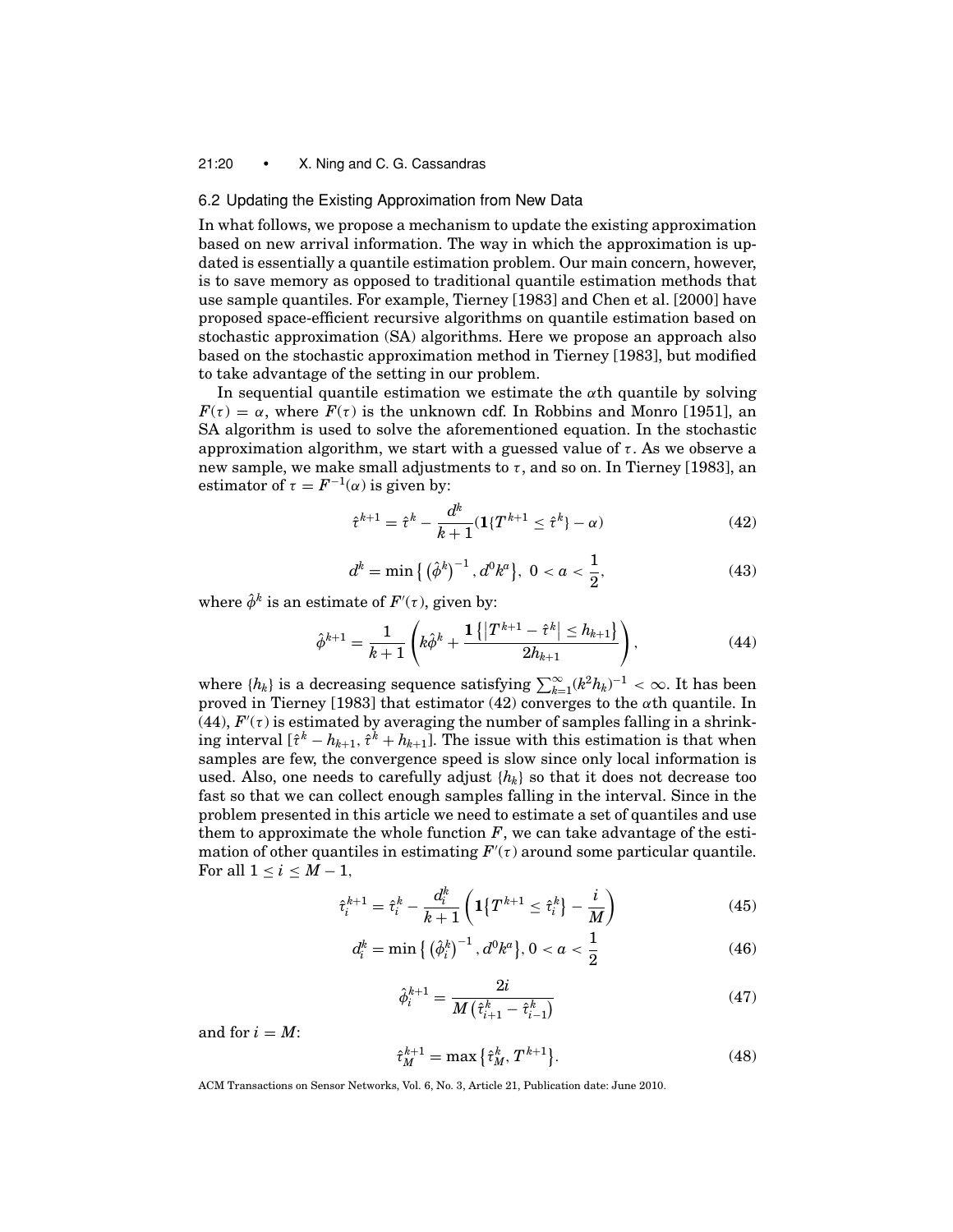We need to point out that  $(47)$  is not an asymptotically unbiased estimator of  $f(\tau_i)$ , unlike (44), but rather a finite difference approximation to leverage more information. However, our numerical results show that the modified method presented here has an advantage in terms of convergence speed. After we have  $\hat{\sigma}$ obtained new  $\hat{\tau}^{k+1}_i$ ,  $i=1,\ldots,M,$  we can recalculate the sleep time control policy with new quantile estimates.

To conclude, for the sensor node, it only needs to keep  $\{\hat{\tau}_i\}_{i=1}^M$  in memory. The initial values are given by the a priori knowledge of the application. When a new message arrives, the interarrival time is obtained through a timer. Then,  ${\lbrace \hat{\tau}_i \rbrace}_{i=1}^M$  can be updated using (45)–(47). The novelty of the distribution approximation and learning approach is that: (1) it uses quantiles to approximate a distribution, hence the memory usage is limited; (2) the learning process is sequential and does not require storage of past observations. Both features are extremely suitable for sensor networks, and applicable to any setting that involves distribution learning. Moreover, the structure of the approximation (mixture of uniforms) allows some simplification in the computation of dynamic sleep times, as we will see in the next section.

# 7. DYNAMIC SLEEP TIME CONTROL COMPUTATION ALGORITHMS

In this section we present two computation algorithms for dynamic sleep time control, based on the distribution approximation scheme described in Section 6. The algorithms correspond to both Case (2), where  $F(\cdot)$  is approximated and Case (3), where  $F(\cdot)$  is learned on line.

# 7.1 Fixed Expected Preamble Duration

In the fixed expected preamble duration approach, we need to solve the equation:

$$
\bar{D} = t + z - \frac{\int_{t}^{t+z} \tau dF(\tau)}{F(t+z) - F(t)}
$$
(49)

for  $z(t)$ . While we have characterized the solution using ODE (5) in Section 4.2, based on the distribution approximation given in Section 6.1, we are able to solve Equation (49) in a much simpler way. First, we can calculate the integral in (1) by segments. For notational simplicity, let  $u = t + z$ . To calculate the integral, we first need to determine in which interval  $[\tau_{i-1}, \tau_i]$ ,  $i = 1, \ldots, M$ , *t* and *u* lie. Define integers *m*, *n* as in Figure 5 such that:

$$
1\leq m,\quad n\leq M\\ \tau_{m-1}
$$

Note that there may not exist *m*, *n*, satisfying these inequalities. For example, it is possible that  $t > \tau_M$ , or  $u > \tau_M$ . We will deal with these special cases separately.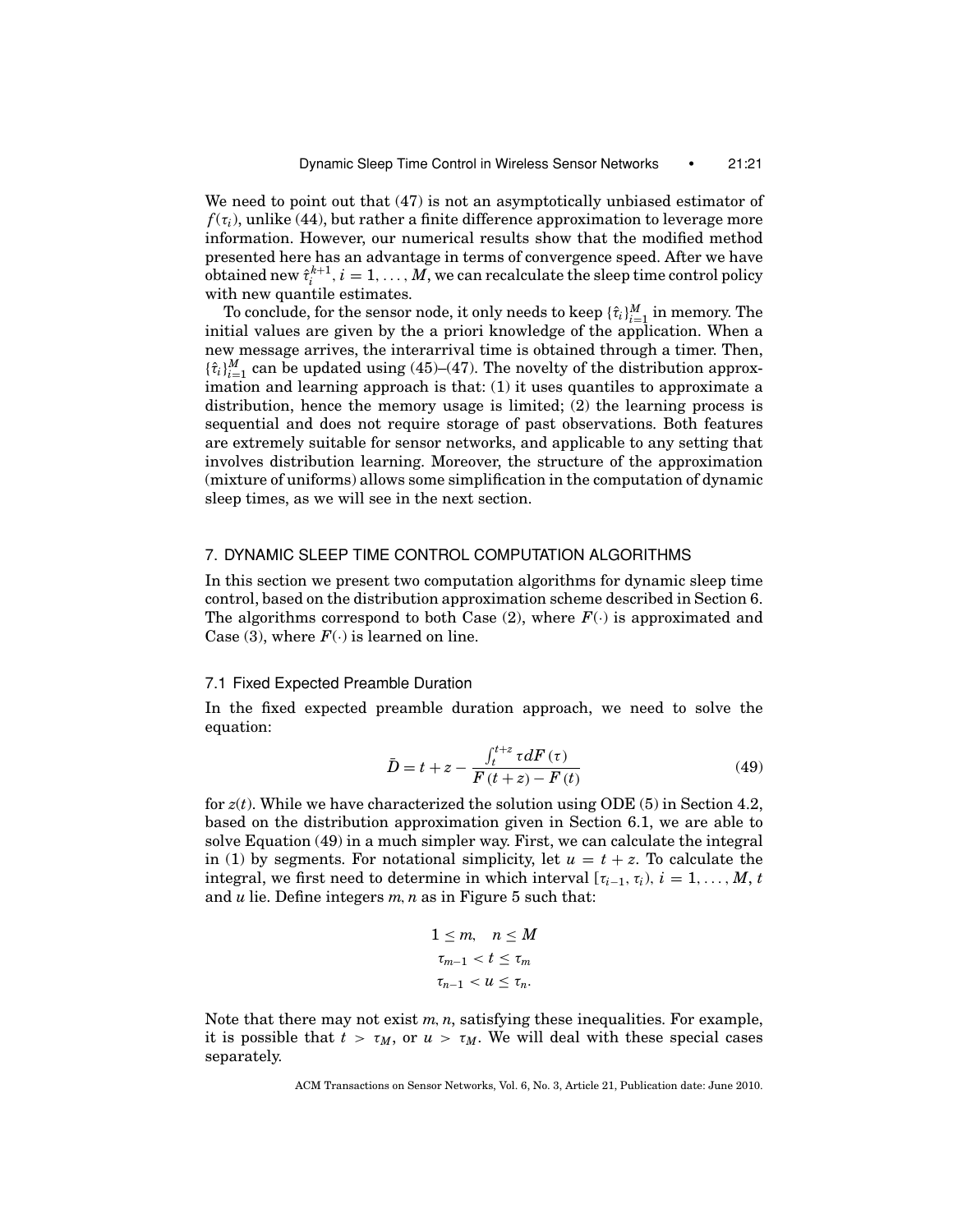# 21:22 • X. Ning and C. G. Cassandras



Fig. 5. Definition of *m* and *n*.

Define:

$$
A_m(t) = \int_t^{\tau_m} \tau dF(\tau) = \frac{f_m}{2} (\tau_m^2 - t^2)
$$

$$
B_i = \int_{\tau_{i-1}}^{\tau_i} \tau dF(\tau) = \frac{f_i}{2} (\tau_i^2 - \tau_{i-1}^2)
$$

for  $i = 1, ..., M - 1$ , and

$$
C_n(u) = \int_{\tau_{n-1}}^u \tau dF(\tau) = \frac{f_n}{2}(u^2 - \tau_{n-1}^2),
$$

where  $f_i$  are defined in (41). Then, it is clear that the integral:

$$
I(t, u) \triangleq \int_t^u \tau dF(\tau)
$$

can be rewritten in terms of  $A_m(t)$ ,  $B_i$ , and  $C_n(t, z)$ :

$$
I(t, u) = A_m(t) + \sum_{i=m+1}^{n-1} B_i + C_n(u).
$$

We replace *z* and the integral in (49) by *u* and  $I(t, u)$ , obtaining:

$$
\bar{D} = u - \frac{I(t, u)}{F(u) - F(t)},\tag{50}
$$

where  $F(u)$  and  $F(t)$  can also be calculated based on the linear interpolation:

$$
F(t) = F(\tau_m) - f_m(\tau_m - t) = \frac{m}{M} - f_m(\tau_m - t)
$$

$$
F(u) = \frac{n}{M} - f_n(\tau_n - u).
$$

Noting that  $F(u) - F(t)$  is non-zero, (50) becomes a solvable quadratic equation in *u*. Before solving the equation, we need to identify *n*, which designates in which interval the solution *u* lies. Since  $E[D|t < T < u]$  is nondecreasing in *u*, *n* must satisfy:

$$
\tau_{n-1} - \frac{I(t, \tau_{n-1})}{F(\tau_{n-1}) - F(t)} < \bar{D} < \tau_n - \frac{I(t, \tau_n)}{F(\tau_n) - F(t)}.\tag{51}
$$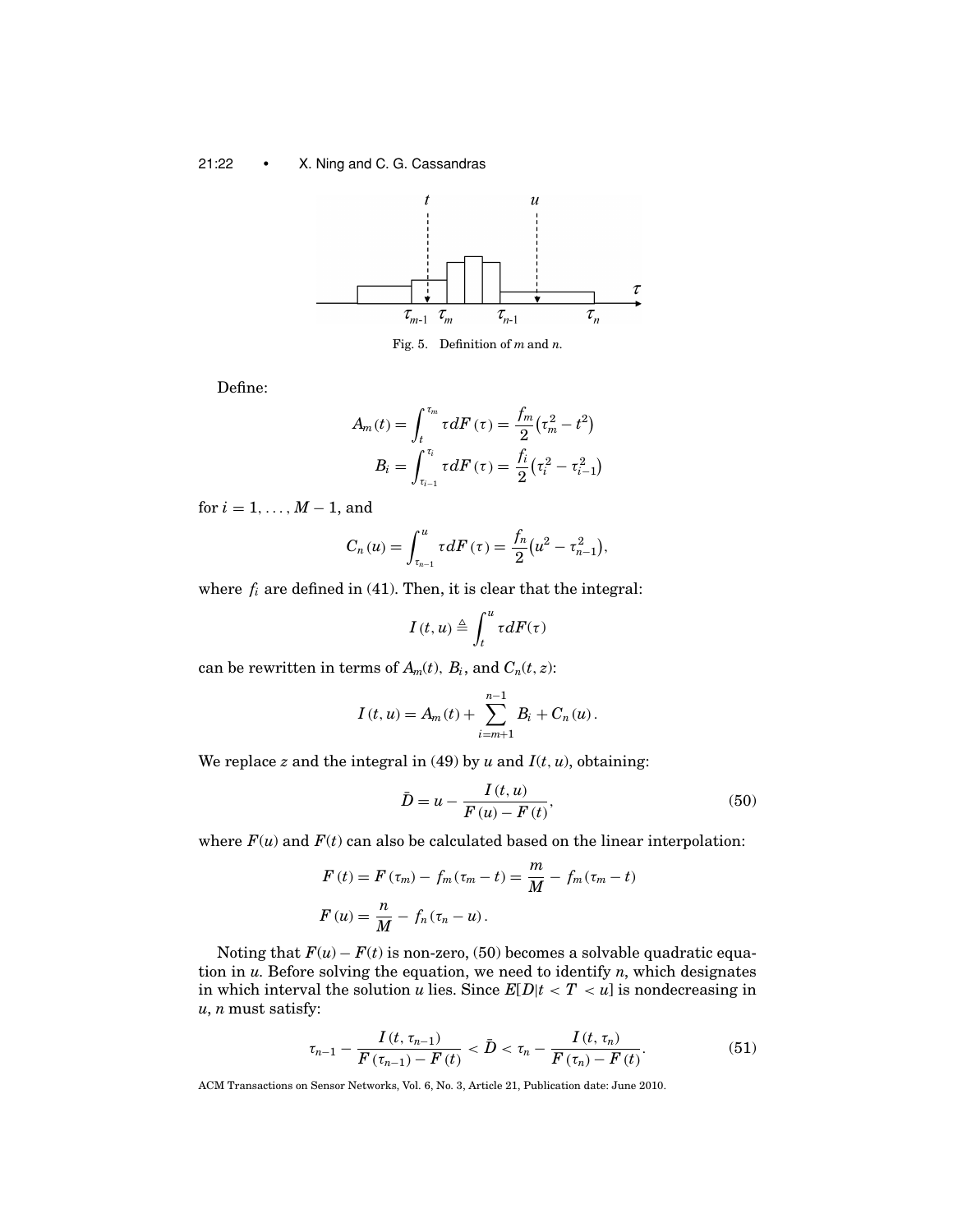Therefore, *n* can be obtained by performing a search over all possible  $m < n <$ *M*. Once *n* is obtained, we are in position to solve for *u*. Define:

$$
a(t) = I(t, u) - \frac{1}{2} f_n u^2 = A_m(t) + \sum_{i=m+1}^{n-1} B_i - \frac{f_n}{2} \tau_{n-1}^2
$$
 (52)

$$
b(t) = F(u) - F(t) - f_n u = \frac{n}{M} - f_n \tau_n - \frac{m}{M} + f_m(\tau_m - t),
$$
 (53)

where  $a(t)$ ,  $b(t)$  are calculable values depending on *t*. Thus, (50) can be rewritten as:

$$
E[D|t < T < u] = u - \frac{\frac{1}{2} f_n u^2 + a(t)}{f_n u + b(t)}.
$$

As previously stated, this is a solvable quadratic equation in *u*. Its solution (omitting the argument *t* associated with  $a(t)$  and  $b(t)$ ) is:

$$
u = \frac{- (b - f_n \bar{D}) + \sqrt{(b - f_n \bar{D})^2 + 2f_n(a + b\bar{D})}}{f_n}
$$
(54)

and thus

$$
z(t) = \frac{-\left(b - f_n \bar{D}\right) + \sqrt{\left(b - f_n \bar{D}\right)^2 + 2f_n\left(a + b\bar{D}\right)}}{f_n} - t.
$$

There are three special cases:

*Case* 1. *n* = *m*, that is, *u* and *t* both lie in the same interval  $[\tau_{m-1}, \tau_m]$ . Then,

$$
\bar{D} = u - \frac{\frac{1}{2} f_m (u^2 - t^2)}{f_m (u - t)} = \frac{1}{2} (u - t) = \frac{1}{2} z,
$$

which gives:

$$
z(t) = 2\bar{D} \tag{55}
$$

*Case* 2.  $u > \tau_M$ , which is equivalent to:

$$
\bar{D} > \tau_M - \frac{I(t, \tau_M)}{1 - F(t)}.\tag{56}
$$

This case implies that even letting  $u = \tau_M$ , which is the maximum possible interarrival time in the approximation, cannot satisfy the constraint set by *D*. Since  $I(t, u) = I(t, \tau_N)$  and  $F(u) = 1$  for all  $u \ge \tau_M$ , the solution to (50) is given by:

$$
z(t) = \bar{D} + \frac{I(t, \tau_M)}{1 - F(t)} - t.
$$
 (57)

In practice we will have to make a decision. If  $\tau_M$  is the real boundary of the support region, there is no benefit to wake up later than  $\tau_M$  because the incoming event will definitely occur before  $\tau_M$ . In this case the sleep time should simply be  $z = \tau_M - t$  instead. However, if  $\tau_M$  is an estimated value, we cannot be sure that the incoming event will definitely occur before  $\tau_M$ . Therefore, we

ACM Transactions on Sensor Networks, Vol. 6, No. 3, Article 21, Publication date: June 2010.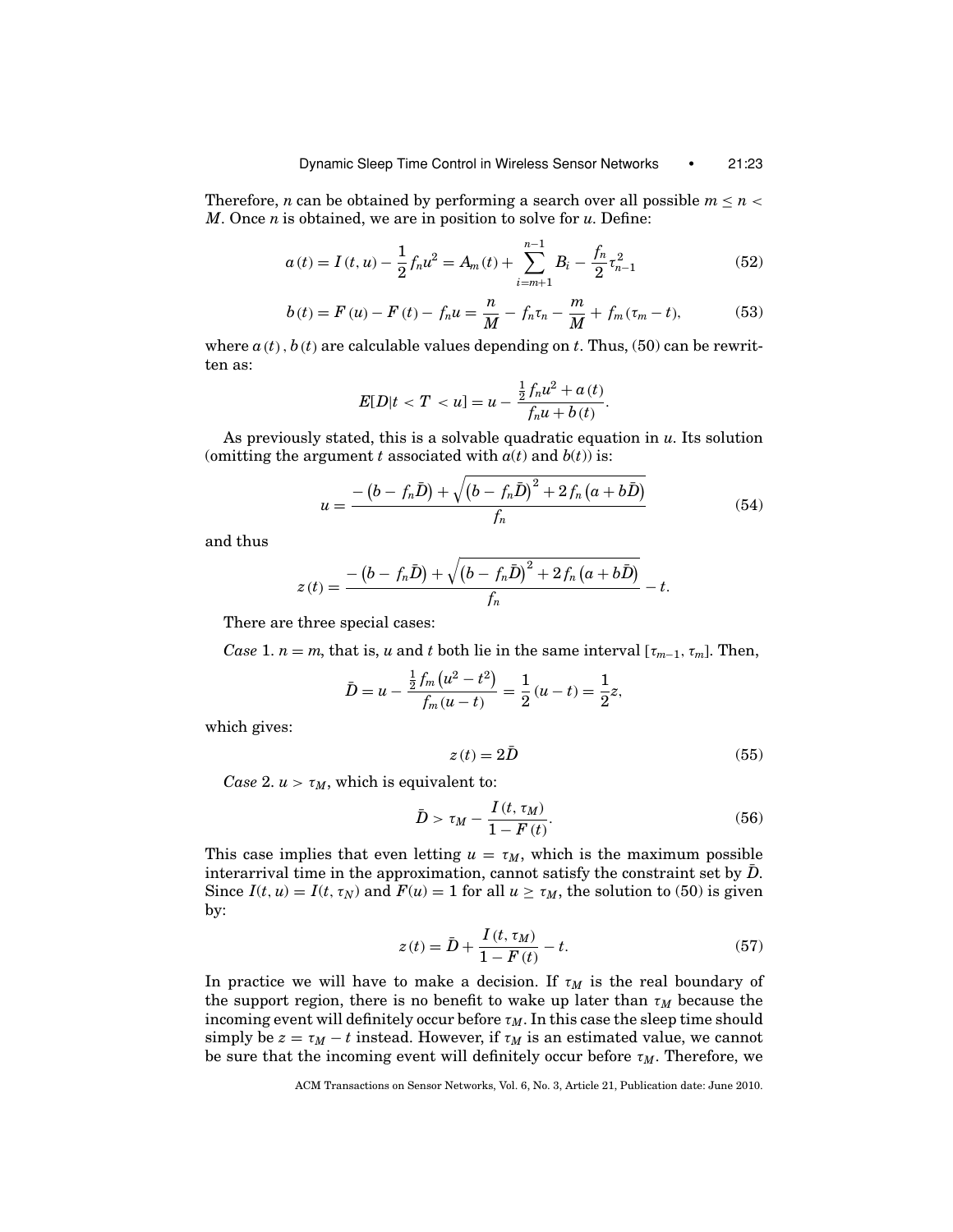# 21:24 • X. Ning and C. G. Cassandras

do not have enough information to compute the sleep time, and (57) provides a conservative sleep time such that the expected preamble duration will not exceed *D*.

*Case* 3.  $t > \tau_M$ . This case implies that the current interarrival time has exceeded the maximal possible interarrival time in the current approximation. This case generally follows Case 2, which means the statistical knowledge about the interarrival time is insufficient. In this case, we take a conservative approach as well:

$$
z(t) = \bar{D}.\tag{58}
$$

In conclusion, the approximation of an arbitrary distribution by a mixture of uniform distributions has introduced an attractive structure, which has greatly eased the computational difficulty of solving (1).

### 7.2 Total Energy Minimization

Now we switch to the total energy minimization problem. Assume we have an approximation of  $F(\cdot)$  specified by  $\{\tau_0, \ldots, \tau_M\}$ , where  $\tau_0 = 0$  and  $\tau_i$  is the *i*/*M*th quantile. Define the state space as  $\{0, 1, \ldots, M-1\}$ , where state *i* corresponds to  $t \in [\tau_i, \tau_{i+1})$ . Therefore, we have quantized the finite continuous state space  $[0, T_{\text{max}}]$  into *M* discrete states. With this discretization we can solve the Bellman equation (15) exhaustively without suffering from the curse of dimensionality, and the exhaustive algorithm's complexity only depends on the discretization resolution *M*. The allowable wake up time epochs are  $\{\tau_{i+1},\ldots,\tau_M\}$ . Hence, the decision space at state *i* will be  $\{i + 1, \ldots, M\}$ , corresponding to wake-up time at  $\tau_i$ . Define the value function:

$$
V_{i,u}=c+\frac{\tau_u(u-i)-M\int_{\tau_i}^{\tau_u}xf(x)dx}{M-i}+J_u\frac{M-u}{M-i},
$$

where  $J_i$  is the minimum expected cost-to-go at state  $i$ , and  $u_i^*$  is the optimal wake up time. Therefore, the discrete Bellman equation (16) is:

$$
J_{i} = \min_{u \in \{(i+1),...,M\}} V_{i,u}
$$
(59)  

$$
= \min_{u \in \{(i+1),...,M\}} \left\{ c + \frac{\tau_{u}(u-i) - M \int_{\tau_{i}}^{\tau_{u}} x f(x) dx}{M - i} + J_{u} \frac{M - u}{M - i} \right\}
$$
  

$$
u_{i}^{*} = \arg \min_{u \in \{(i+1),...,M\}} V_{i,u}.
$$

Using the fact that under a quantile-based approximation, a distribution is approximated by a mixture of uniforms, we can easily evaluate the integral with (41):

$$
\int_{\tau_i}^{\tau_u} x f(x) dx = \sum_{j=i}^{u-1} \int_{\tau_j}^{\tau_{j+1}} x \frac{1}{M(\tau_{j+1} - \tau_j)} dx
$$
  
= 
$$
\sum_{j=i}^{u-1} \frac{1}{2M} (\tau_j + \tau_{j+1}).
$$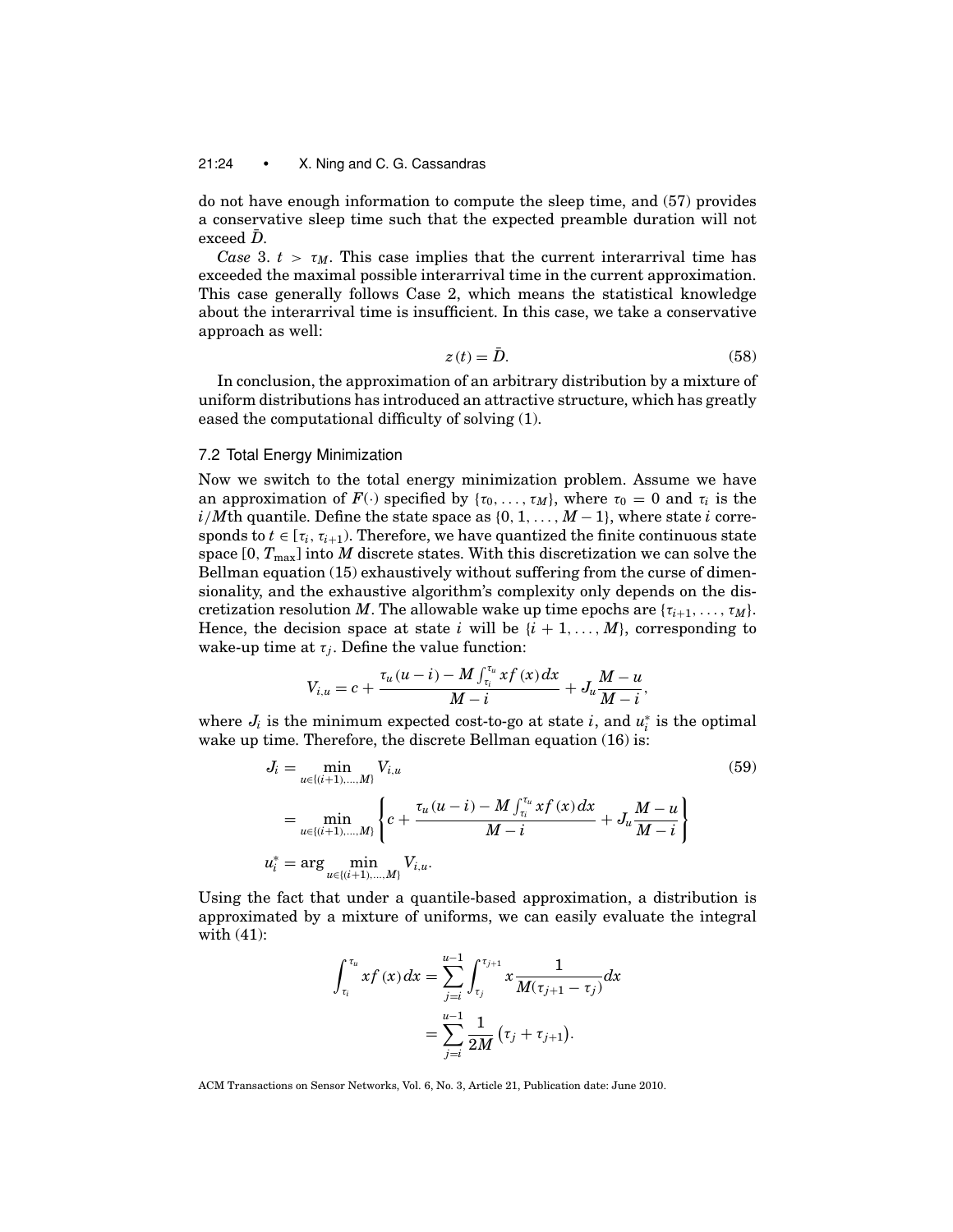|     | Table I. The DP Algorithm                      |
|-----|------------------------------------------------|
| For | $i = M - 1$ down to 0 :                        |
|     | Compute $V_{i,M}$ from (61).                   |
|     | For $j = M - 1$ down to $i + 1$ :              |
|     | Compute $V_{i,j}$ recursively from (62)        |
|     | $J_i = \min_{i+1 \leq j \leq M} V_{i,j}$       |
|     | $u_i^* = \arg\min_{i+1 \leq j \leq M} V_{i,j}$ |
|     | $z_i^* = \tau_{u_i^*} - \tau_i$                |

 $T_{\text{max}}$   $T_{\text{max}}$   $T_{\text{max}}$   $T_{\text{max}}$ 

Then,  $V_{i,u}$  can be expressed in terms of  $\tau_i$  values:

$$
V_{i,u} = c + \frac{\tau_u (u - i) - \frac{1}{2} \sum_{j=i}^{u-1} (\tau_j + \tau_{j+1})}{M - i} + J_u \frac{M - u}{M - i}.
$$
 (60)

We can see that, expressed in quantiles, the Bellman equations are simpler to evaluate. Now we can solve (59) numerically. The direct, exhaustive algorithm to solve (59) has complexity  $O(M^3)$ , because one has to compute  $V_{i,u}$  for all possible *i* and *u*, and to compute  $V_{i,u}$  for a single  $(i, u)$  pair is an  $O(M)$  task due to the inner sum, as seen in (60). However, the computation can be simplified noting that  $V_{i,u}$  can be easily obtained from  $V_{i,u+1}$  without computing the integral again. To see this, take the difference between  $V_{i,u}$  and  $V_{i,u+1}$ . Thus,

$$
V_{i,M} = c + \frac{\tau_M (M - i) - \frac{1}{2} \sum_{j=i}^{M-1} (\tau_j + \tau_{j+1})}{M - i}
$$
(61)  

$$
(\tau_{i+1} - \tau_{i}) (u - i) + \frac{1}{2} (\tau_{i+1} - \tau_{i}) - J_{i+1} + (J_{i+1} - J_{i}) (M - u)
$$

$$
V_{i,u} = V_{i,u+1} - \frac{(\tau_{u+1} - \tau_u)(u-i) + \frac{1}{2}(\tau_{u+1} - \tau_u) - J_{u+1} + (J_{u+1} - J_u)(M - u)}{M - i},
$$
\n(62)

so we can obtain  $V_{i,u}$  from  $V_{i,u+1}$  in  $O(1)$  time.

To solve (59), we evaluate  $V_{i,u}$  backwards in time. From  $V_{M-1,M}$ , obtained with (61), we obtain  $J_{M-1}$  and  $u_{M-1}^* = M$ . We compute  $V_{M-2,M}$ , and then *V<sub>M−2,M−1</sub>* with (62), obtaining  $J_{M-2}$  and  $u_{M-2}^*$ , and so on. Therefore, we can solve  $(59)$  in  $O(M^2)$  complexity. The process is summarized in the dynamic programming (DP) algorithm in Table I.

Recall that in Section 5.2 we have derived a set of ODEs (28), (31), and (32) that characterizes the optimal solution  $u^*(t)$ . We can obtain  $u^*(t)$  by integrating the differential equations backwards using a routine ODE solver. Complexitywise, this is generally an  $O(M)$  task, which is very efficient. However, the drawback is that because the group of ODEs is only a necessary condition for the optimality of  $u^*(t)$ , it may not be the global optimal solution. Numerical stability is another concern. Moreover, the ODEs require differentiability of  $f(.)$ , which cannot be satisfied if  $f(.)$  is not analytically known. Therefore, it is still desirable to use the DP algorithm to compute a globally optimal solution at the expense of more computation effort.

# 8. NUMERICAL RESULTS

In this section we present some numerical examples to illustrate our dynamic sleep time control approaches and quantify their benefit compared to fixed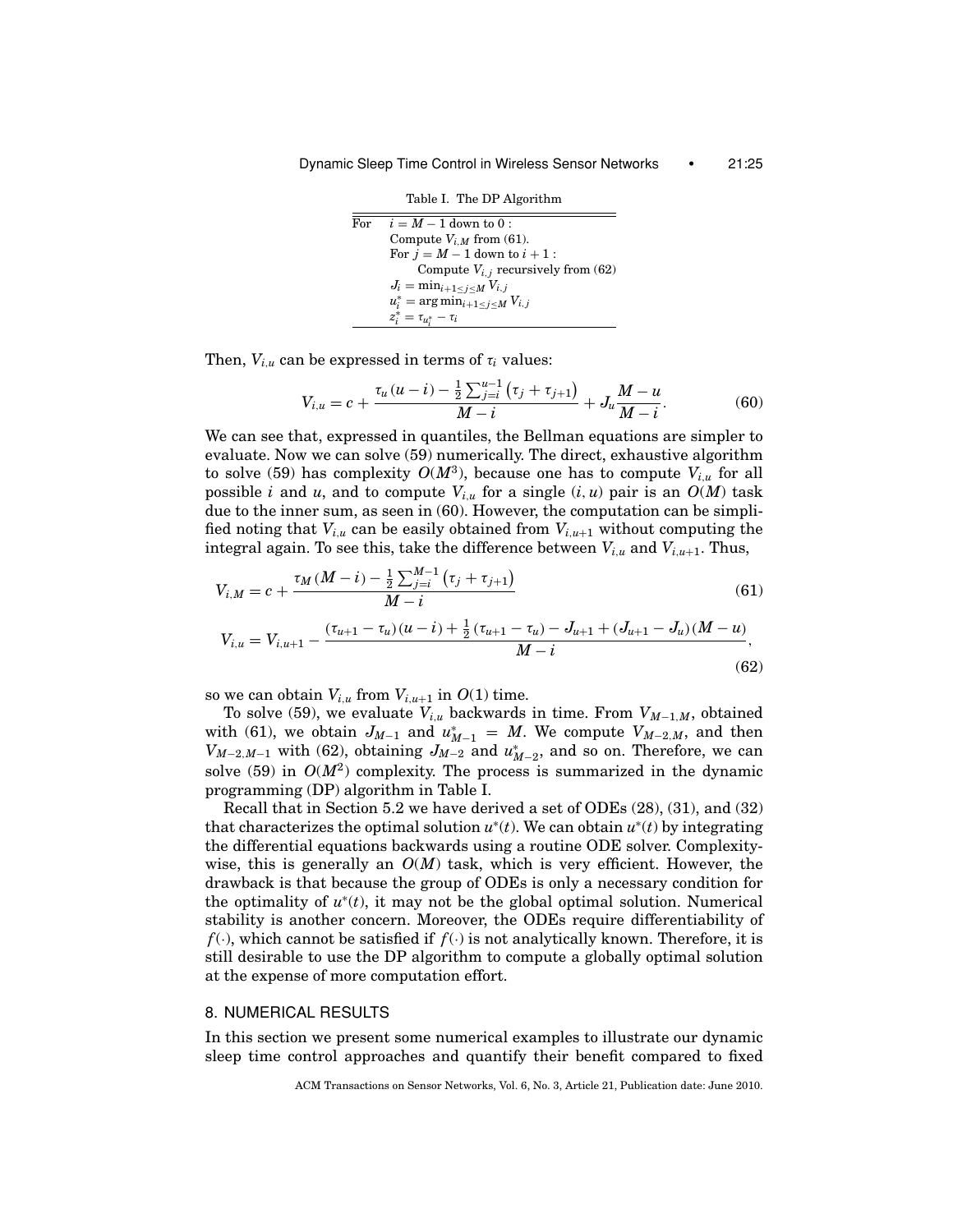#### 21:26 • X. Ning and C. G. Cassandras

Table II. Parameters of the Distribution Examples. All Distributions are Truncated at  $T_{\text{max}} = 60$  and Normalized

| Distribution      | Parameters                                                                  |
|-------------------|-----------------------------------------------------------------------------|
| Uniform           | [0.60]                                                                      |
| Weibull           | $\alpha = 20, \beta = 2$                                                    |
| Bi-modal Gaussian | $\mu_1 = 15, \mu_2 = 48, \sigma_1 = \sigma_2 = 3$ , modal probability = 0.5 |

sleep time control. In Section 8.1, we use some distributions that are known to the receiver. We will see that our fixed expected preamble duration approach dominates the conventional fixed sleep time control, and that our total energy minimization approach achieves better energy savings comparing to the best possible fixed sleep time control. In Section 8.2 we show an example where the distribution is unknown, and how the dynamic sleep time controller learns the distribution and improves performance as time proceeds. In Section 8.3 we extend the total energy minimization approach to a multihop network and evaluate the performance. In Section 8.4 we implement the total energy minimization approach in a commercially available sensor node and evaluate the computation time.

# 8.1 Known Distribution Examples

We begin with examples where distribution information is known. The distribution examples are: (1) uniform distribution, (2) Weibull distribution, (3) bimodal Gaussian distribution. The parameters of the distributions used are listed in Table II. We set  $M = 1000$ , which is the number of quantiles in the distribution approximation.

We first compare the fixed expected preamble duration approach to fixed sleep time control. Recall that the fixed expected preamble duration approach is used when one wants to impose stringent requirements on the average preamble duration. Therefore, we compare this approach with fixed sleep time control under the criterion that both approaches yield the same average preamble duration per message. The comparison results are illustrated in Figures 6, 7, and 8, where the Pareto frontiers of both the fixed expected preamble duration approach and the fixed sleep time control are plotted. In fixed sleep time control, by varying the sleep time, we can plot the average preamble duration per message versus the average number of samplings per message. In the fixed expected preamble duration approach we vary  $\bar{D}$  and plot the same trade-off relationship.

In Figures 7 and 8, we see that the Pareto frontier of the dynamic sleep time control dominates the fixed sleep time control. In other words, compared to fixed sleep time control, with the same average preamble duration, dynamic sleep time control needs fewer channel samplings. On the other hand, with the same average channel samplings per message, the preamble duration in dynamic sleep time control is shorter. In Figure 6, however, we see that the Pareto frontier of both fixed sleep time control and the fixed expected preamble duration approach overlap. This is to be expected because in (5), if we let  $f(t) = 1/T_{\text{max}}$ ,  $F(t) = t/T_{\text{max}}$ , we will immediately get  $u(t) = 1$ , which means  $z(t) = 0$ , a fixed sleep time until  $u(t) = T_{\text{max}}$ .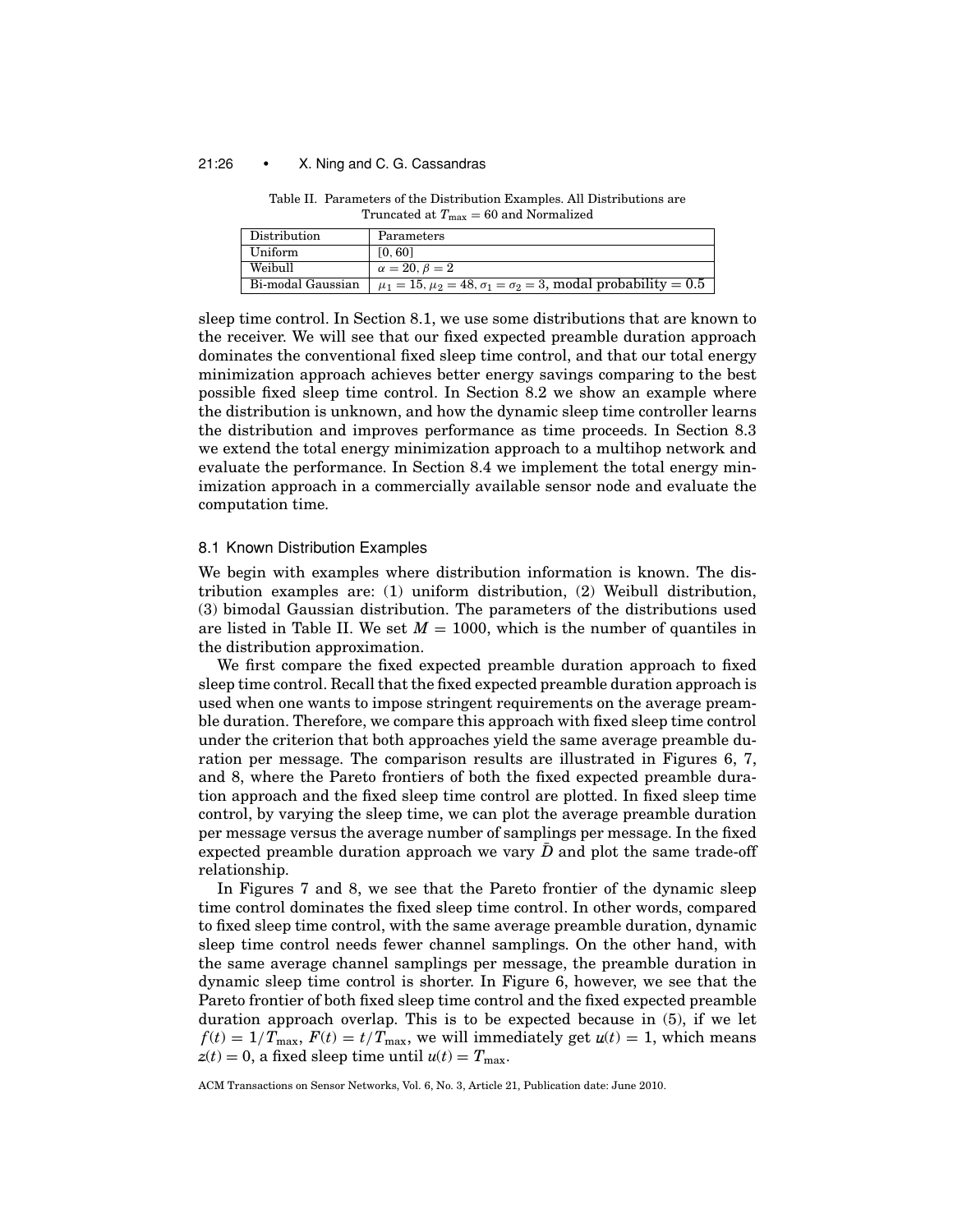

Dynamic Sleep Time Control in Wireless Sensor Networks • 21:27

Fig. 6. Pareto frontier plot under the uniform distribution.



Fig. 7. Pareto frontier plot under the Weibull distribution.

Next, we compare the best fixed sleep time control, and our total energy minimization (TEM) approach. The best fixed sleep time control is obtained by using Monte Carlo simulation and exhaustive search to find the best sleeping interval that minimizes energy usage. We set  $c = 0.1$  in this example. The data are obtained by simulating a 10,000 message sample path. Table III shows the energy cost comparison in different distribution examples with different sleep time control approaches.

Table III shows that depending on different distributions, our total energy minimization approach achieves a considerable amount of energy savings. To further analyze how these savings are achieved, we plot the optimal sleep time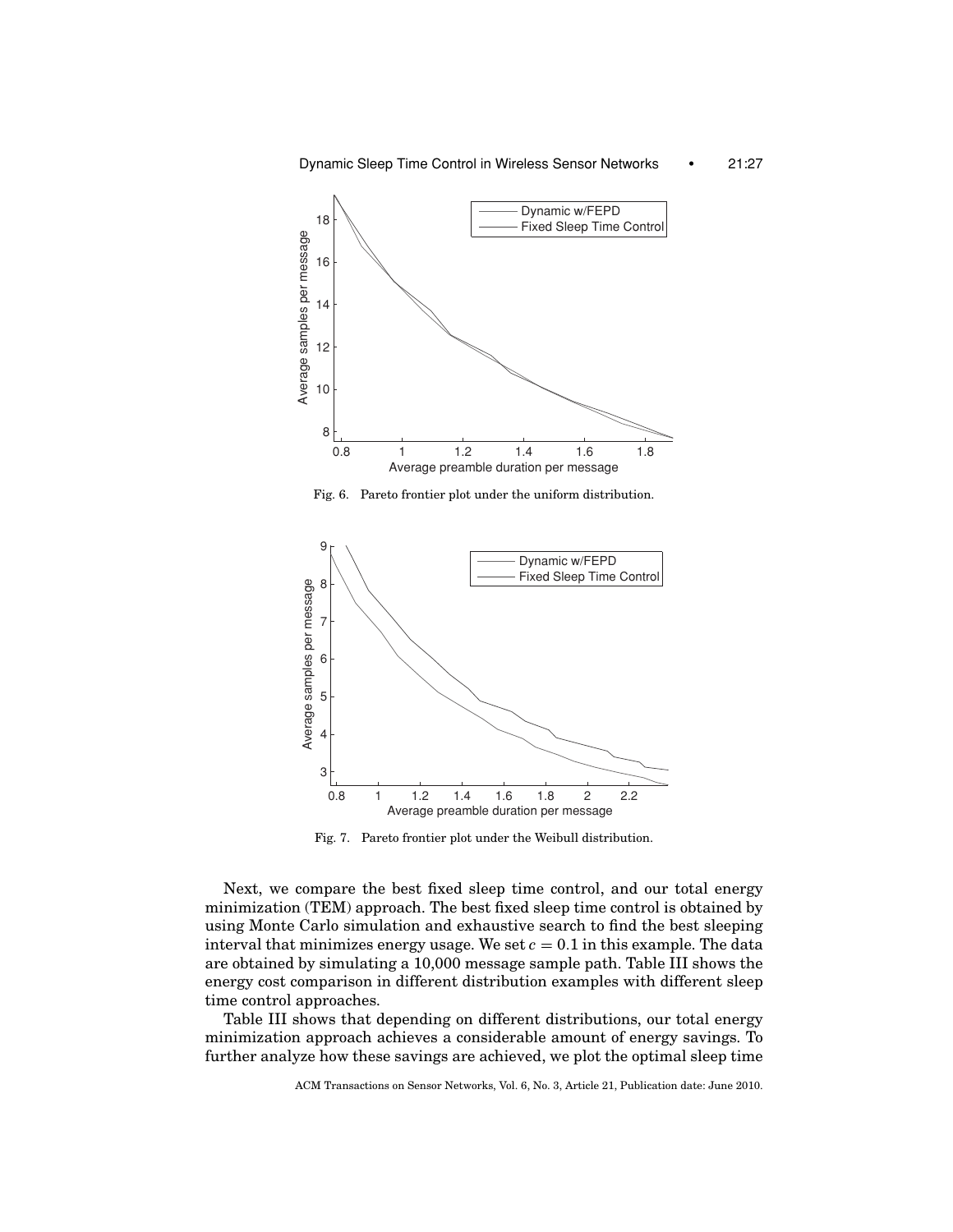#### 21:28 • X. Ning and C. G. Cassandras



Fig. 8. Pareto frontier plot under the bimodal gaussian distribution.

Table III. Energy Cost Comparison in Different Distributions. The Values are the Average Energy Cost per Message

| Distribution      | <b>Best Fixed</b> | TEM    | Save%  |
|-------------------|-------------------|--------|--------|
| Uniform           | 2.4272            | 2.2976 | 5.34%  |
| Weibull           | 2.0593            | 1.8947 | 7.99%  |
| Bi-modal Gaussian | 2.5050            | 1.5984 | 36.19% |

 $z^*(t)$  and the optimal expected cost-to-go function  $J(t)$  as a function of the age *t*, shown in Figures 9, 10, and 12. The Direct curve is obtained by solving the Bellman equation with known  $F(\cdot)$  and  $f(\cdot)$ . The ODE curve is obtained by solving the necessary optimality conditions. The DP curve is obtained by approximating  $F(.)$  using quantiles, and applying the DP algorithm presented in Section 7.2.

First, in Figure 9, we see that as  $t$  increases, the sleep time  $z^*(t)$  decreases gradually, and approaches 0 at  $t \rightarrow T_{\text{max}}$ . Recall that the sleep time at t is calculated based on the fact that no event has occurred during the last *t* amount of time. Therefore, as *t* increases, the possibility that the event takes place in the near future increases as well, which leads to a shorter sleep time. We also see that while DP overlaps with the Direct curve, the ODE curve has a small deviation. This is due to the numerical instability of the ODE approach.

The Weibull distribution models random events with an increasing hazard rate with respect to the age of the event. We see that in Figure 10, the optimal sleep time control  $z^*(t)$  is again decreasing as *t* increases, but with a different shape from Figure 9. In this case, the ODE curve overlaps with the direct curve, while the DP curve deviates in  $t \in [40, 60]$ . This is because near the thin tail of the distribution, the difference  $\tau_{i+1} - \tau_i$  becomes larger. Because in the DP algorithm, the minimum sleep time at state *i* is  $\tau_{i+1} - \tau_i$ , the controller does not have any other choice but to sleep for this whole large interval. Thus, the control granularity is inevitably larger, resulting in a deteriorating performance.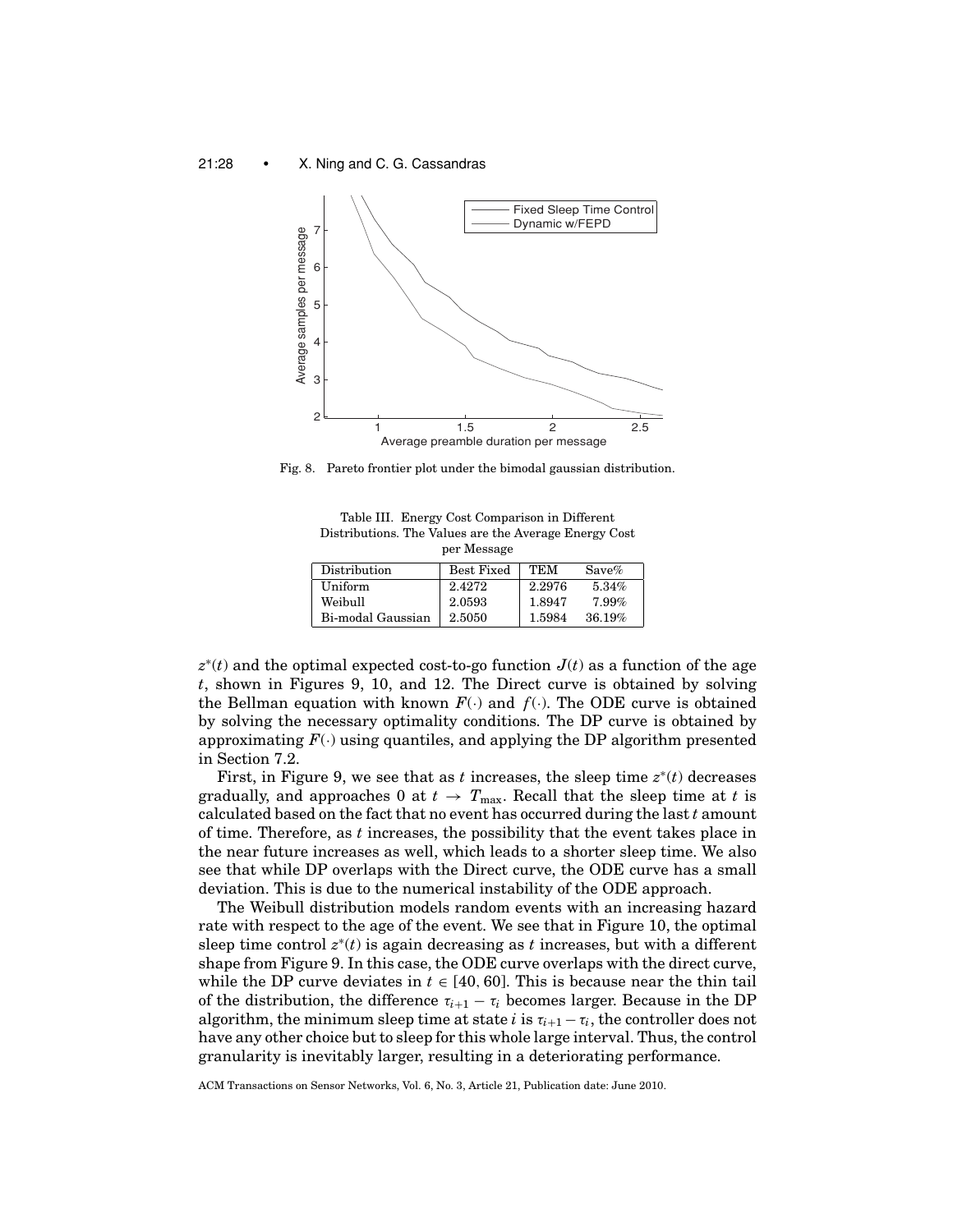

Fig. 9. The optimal sleep time control obtained under Uniform distribution.



Fig. 10. The optimal sleep time control obtained under Weibull distribution.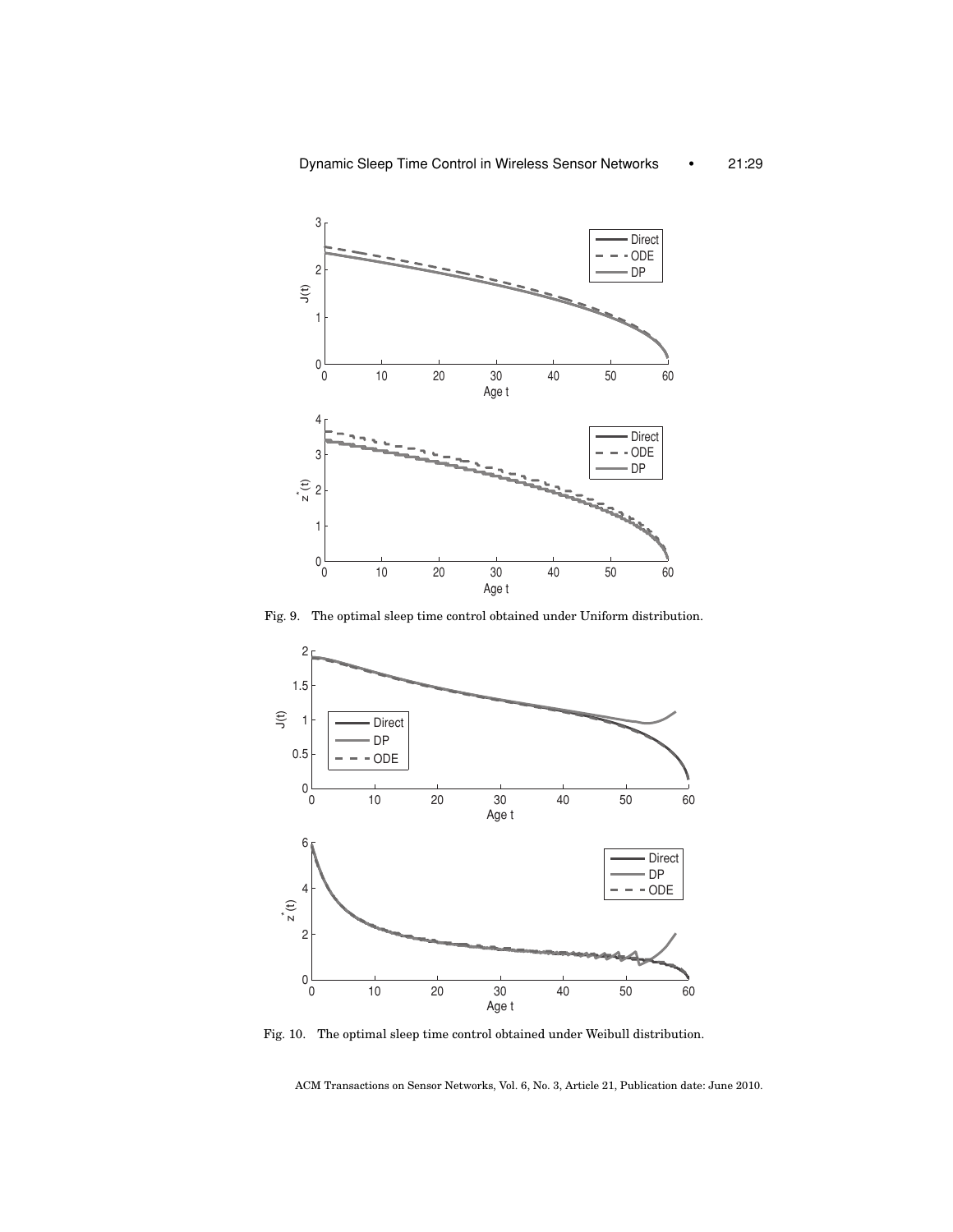#### 21:30 • X. Ning and C. G. Cassandras



Fig. 11. The bimodal Gaussian distribution.



Fig. 12. The optimal sleep time control obtained under bimodal Gaussian distribution.

The bimodal Gaussian (BG) distribution is shown in Figure 11. This pdf has two peaks corresponding to two modes of the distribution. The interval of approximately [20, 40] shows a valley where the event arrival probability is small. The optimal policy obtained is shown in Figure 12. We first notice that there is a discontinuity in the optimal sleep time curve of Direct and DP. From  $t = 0$  to around  $t = 15$ , we see the sleep time is decreasing. However, because the probability of an event occurring in the interval of [20, 40] is small, the optimal sleep time is to skip over the period in order to save energy. We also notice that ODE completely fails to handle the jump, which is expected. The explanation of the occurrence of such a jump is that there exist multiple local minima in  $G(t, u)$ , so  $(24a)$  and  $(24b)$  no longer provide a globally optimal solution.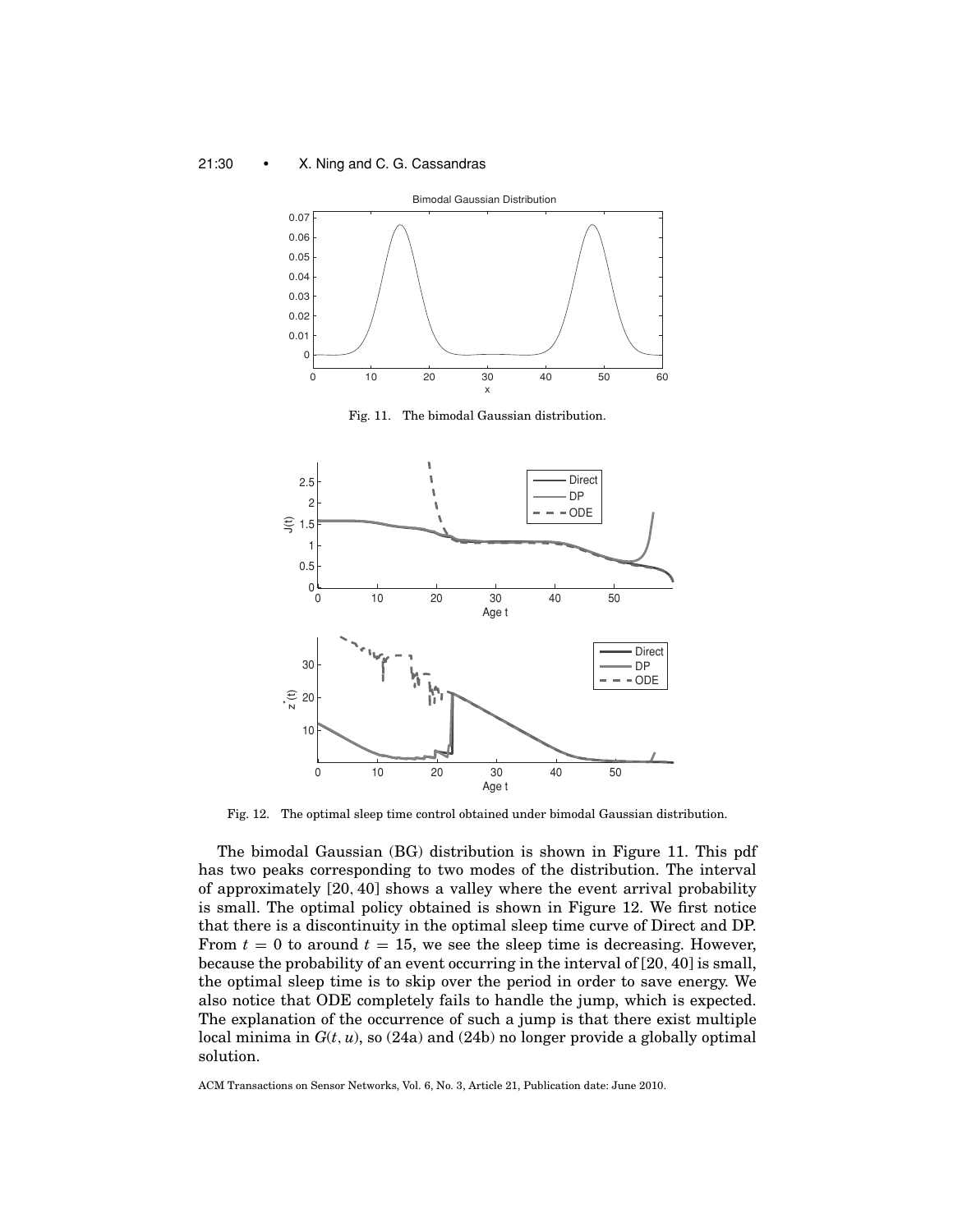

Dynamic Sleep Time Control in Wireless Sensor Networks • 21:31

Fig. 13. Comparison of the convergence speed between the new method and Tierney's method.

# 8.2 Distribution Learning

When the distribution is unknown to the dynamic sleep time controller, we use the algorithm presented in Section 6.2 to learn it by observing samples sequentially. Figure 13 shows simulation results for a system with the bimodal Gaussian distribution. The process begins with an approximation using a uniform distribution *U*[0, 60], labeled as Initial approximation in Figure 13. The actual cdf of the bimodal Gaussian distribution is labeled as Actual CDF. We compare the result of our learning algorithm, labeled as New method and the result using Tierney's method [Tierney 1983], labeled as Tierney's method. The two methods are computed separately with the same sample sequence. We can see that compared to Tierney's method, the method we have proposed has a significant advantage in convergence speed, that is, the accuracy of the learning. This is a very important feature since the quality of control increases faster as the root-mean-square error (RMSE) decreases. As the number of iterations increases, we can see that the RMSE of both methods tends to zero.

In Figure 14, the total power is measured by taking a moving average of the instantaneous power. The process begins with  $\{\tau_i\}_0^M$ , initialized using a uniform distribution *U*[0, 60]. Since the approximation error is large, the total power during this period is high. As time evolves and the interarrival times are collected, the approximation is updated and better controls are generated, which subsequently reduces the total power.

In the total energy minimization approach, because of the mismatch in distribution the sleep time controller cannot attain the maximum energy savings at first. Figure 15 shows the average cost per message as time proceeds. We see a decreasing cost as the receiver learns the distribution, adjusts its control policy, and approaches the level obtained by off-line computation.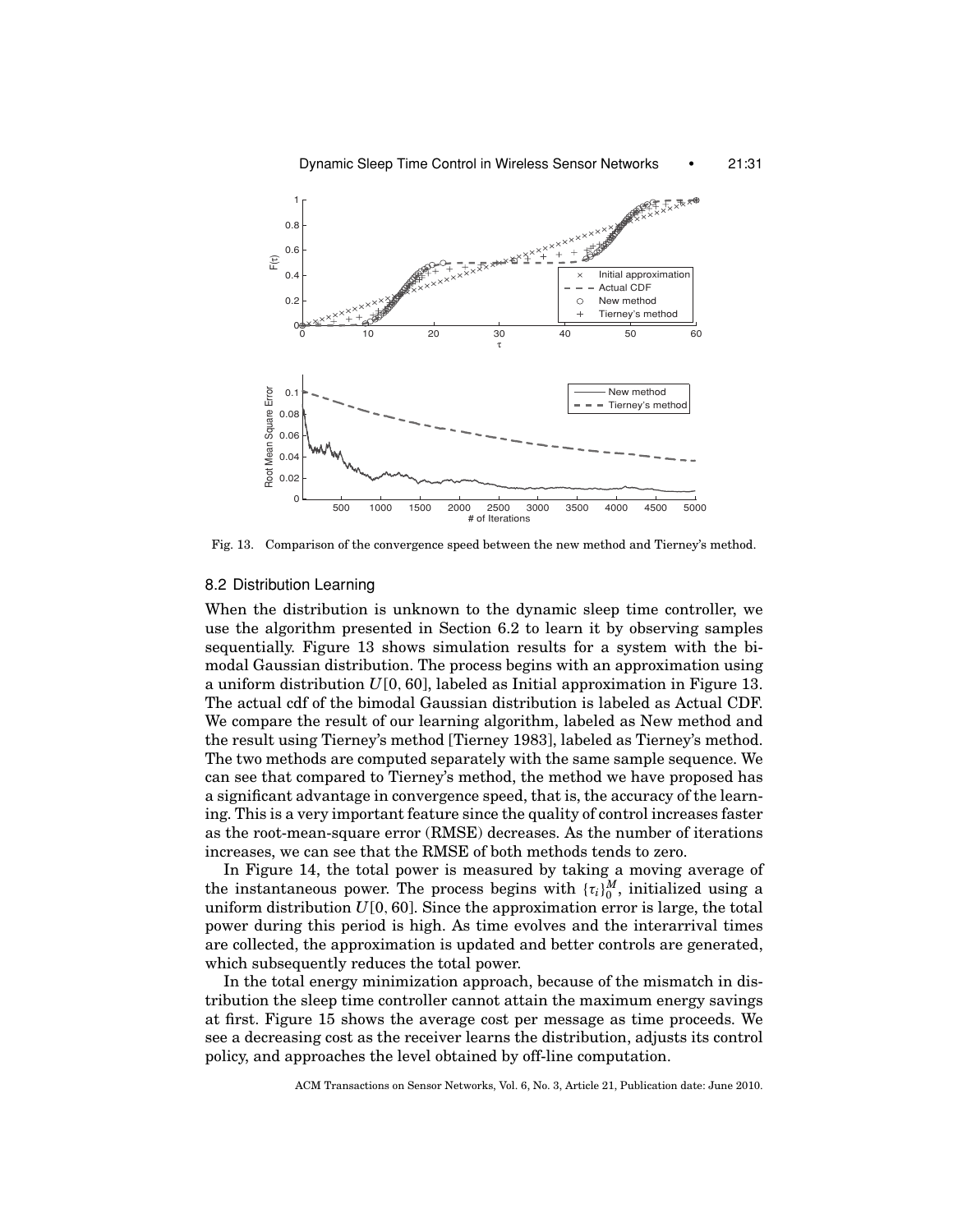21:32 • X. Ning and C. G. Cassandras



Fig. 14. Average power in the fixed expected preamble duration approach with unknown distribution.



Fig. 15. Average power in the total energy minimization approach with unknown distribution.



Fig. 16. Network topology.

# 8.3 Multi-Hop Total Energy Minimization

So far, our approaches focus on single-hop performance. It is interesting to see how they perform in a multihop environment. We consider a network with six nodes, as shown in Figure 16, where node 0 is the base station. Nodes 1–6 are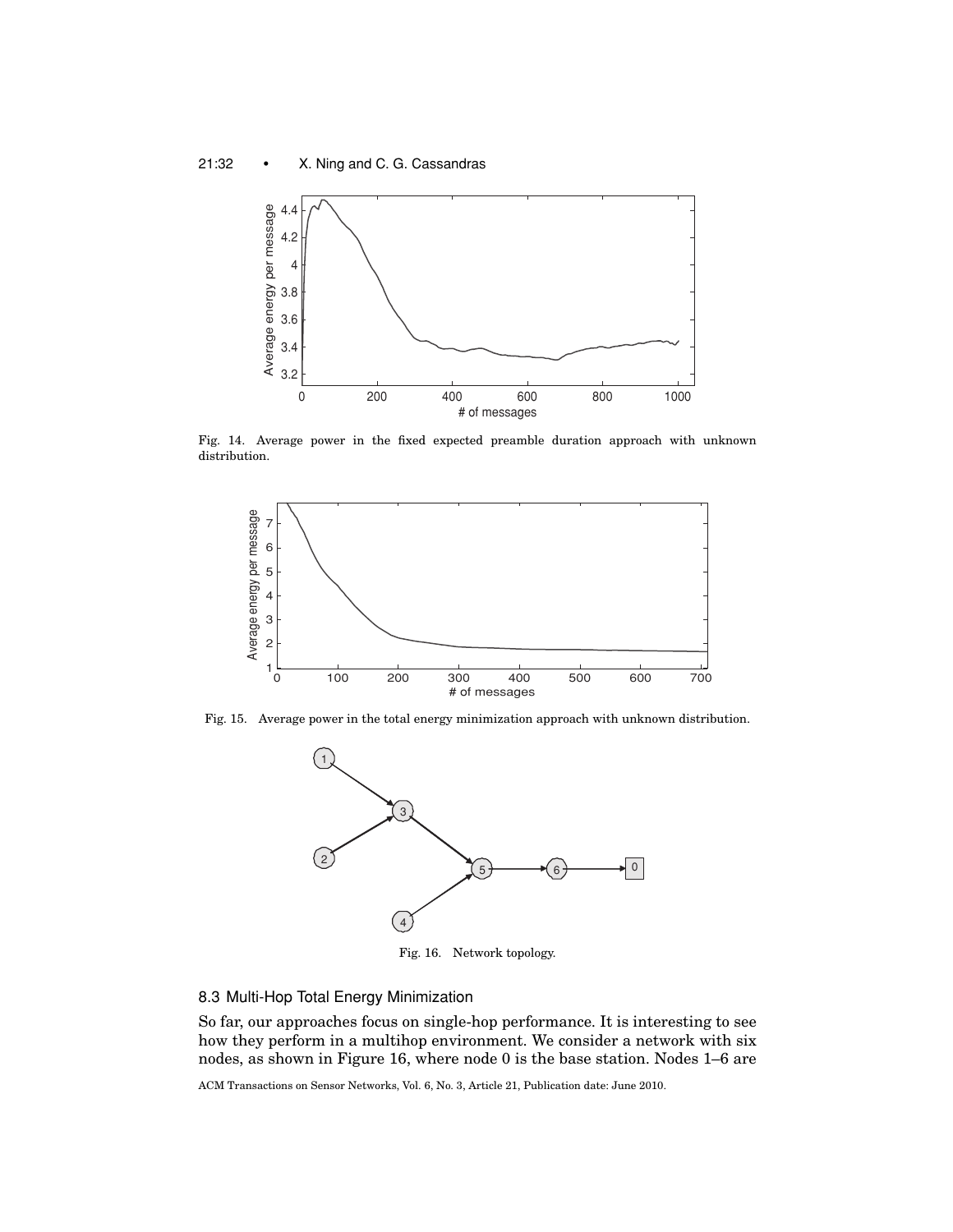

Fig. 17. Histogram of the aggregated interarrival time distribution of the mixed arrival streams.

homogeneous. The dynamic sleep time controller will be applied at nodes 3, 5, and 6, which receive messages from upstream nodes.

To make the experiment more realistic, we consider the following scenario. We assume that the WSN operates in two modes: stand-by mode and active mode. This emulates a typical event detection sensor network, where during stand-by mode, only occasional status report messages are transmitted. When the network detects the event of interest, it switches to active mode, where frequent data packets are transmitted. Therefore, two classes of messages are involved. We assume that the receiver does not know this mode-switching scheme. We also assume the interarrival time of the status report messages is uniformly distributed *U*[60, 61], which models a constant frequency status report message with 1-second jitter. The active message is triggered by an external event, which occurs according to an exponential distribution with mean  $\mu = 300$  (seconds). Once triggered, the active message process continues with interarrival time distribution  $U[10, 11]$  for 10 messages. The aggregated interarrival time pdf is shown in Figure 17. We can see two peaks corresponding to two operating modes. When a node receives messages from more than one sender (e.g., nodes 3, 5), the interarrival time is for the aggregated arrival process, that is the superposition of the output processes at nodes 1 and 2 (for node 3) and nodes 3 and 4 (for node 5), respectively. Because the arrival process is complicated, there is no analytical form of  $F(\cdot)$  available. Therefore,  $F(.)$  needs to be approximated and learned online.

Figure 18 shows the comparison results. On the left is the percentage savings observed on nodes 3, 5, 6 and the total energy savings. On the right is the comparison of total energy amounts. We see that in the multihop environment, although the dynamic sleep time control is still superior in terms of energy savings, the margin is not as large. This is because the closer to the base station, the more messages a node will observe. Because they are all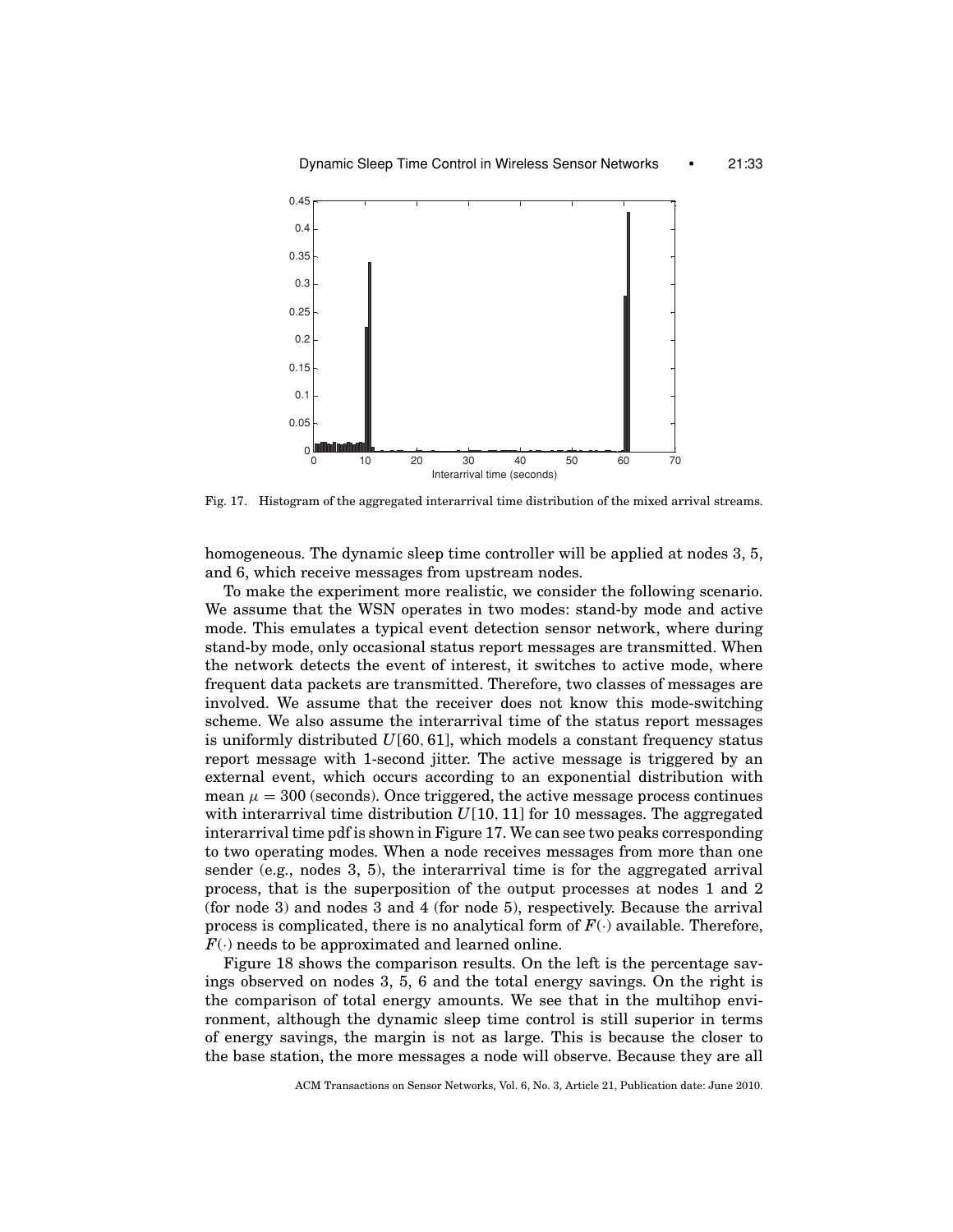#### 21:34 • X. Ning and C. G. Cassandras



Fig. 18. Performance comparison with fixed sleep time control on various nodes.



Fig. 19. Interarrival time distribution observed at Node 6.

aggregated into a single arrival stream, the interarrival time distribution resembles an exponential distribution, the worst case in our approach. Figure 19 shows the histogram of the interarrival time at Node 6 which highly resembles an exponential distribution. We can see that the gain from directly extending the single-link energy minimization is limited because it does not consider the topological information.

# 8.4 Computation Time Experiment with Total Energy Minimization

To demonstrate the feasibility of our total energy minimization approach, we implemented the optimal sleep time computation on a TMote wireless sensor, manufactured by Sentilla, Inc. The TMote is equipped with an 8 MHz MSP430 16-bit microcontroller, manufactured by Texas Instruments, Inc. We measured the CPU time used to compute the optimal sleep time policy using the ODE and DP and show our results (in seconds) as a function of the time resolution *M* in Table IV. The ODE row describes the time used to compute the optimal sleep time by solving the ODEs (28), (31), and (32) using the basic Euler method. The DP row describes the computation time using the  $O(M^2)$  DP algorithm described in Table I.

Due to the limitation of on-board memory (10KBytes), we were unable to experiment with larger *M*. However, the final case of  $M = 300$  is more than enough; if the interevent time does not exceed 60 seconds (typical in WSNs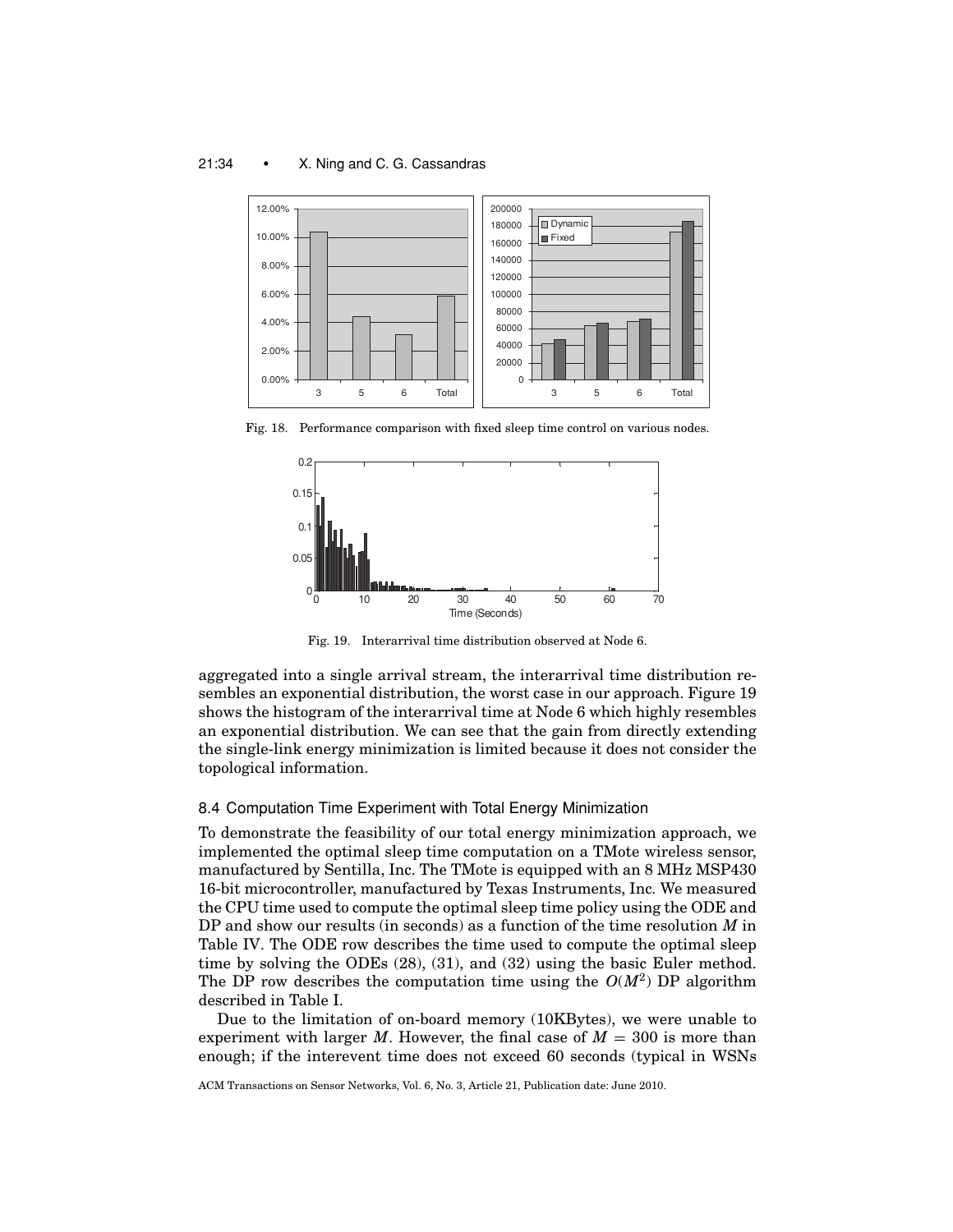| Experiment. CPU Times are |                 |     |       |       |  |  |  |  |  |
|---------------------------|-----------------|-----|-------|-------|--|--|--|--|--|
| Measured in Seconds       |                 |     |       |       |  |  |  |  |  |
| M                         | $\frac{50}{50}$ | 100 | - 200 | - 300 |  |  |  |  |  |

ODE 1.5 3 6 DP 3 11 45 97

Table IV. Computation Time Experiment. CPU Times are

because of heartbeat/health/routing messages), this produces a resolution of 0.2 seconds. We believe that a value in the vicinity of  $M = 100$  offers a good trade-off between performance and resource usage. It is important to emphasize that this computation is performed only once to generate the optimal sleep time policy, unless the interevent time distribution is significantly changed. Therefore, the amortized computation time overhead imposed on each message is very small (e.g., <0.1 seconds) compared to the typical interevent time.

We also notice that ODE is much faster than DP thanks to its linear time growth. However, as mentioned before, ODE has numerical stability problems and cannot reliably handle cases like bimodal Gaussian distributions.

# 9. CONCLUSIONS AND FUTURE WORK

We have presented two dynamic sleep time control approaches to reduce control packet overhead incurred in LPL. In the first approach, fixed expected preamble duration, we determine a dynamic sleep time such that a design requirement on the expected preamble duration is satisfied. The computation of the sleep time uses the interarrival time distribution, and results in fewer channel samplings per message compared to a fixed sleep time control that produces the same average preamble duration.

In the second approach, total energy minimization, we address a different problem, which aims to minimize the energy consumption incurred by the total control packet overhead. We formulated, and managed to solve, the continuous time Bellman equation and derived a set of differential equations characterizing the optimal solution.

In both approaches, we obtained the dynamic sleep time as a function of the event age, with the function posed as the solution to an ODE with initial condition fully specified. The knowledge of the interarrival time distribution is crucial to the computation. If the form of  $F(t)$  is known in advance, depending on what that function is, one can often obtain the solution in closed form, otherwise it can be obtained through numerical means. Solving ODE numerically is well studied and easily implemented. However, in practice  $F(t)$  is usually not known in advance. Therefore, we have developed a quantile-based distribution approximation and learning algorithm, which exploits the structure of the problem and is an improvement over existing literature. We have created algorithms of both approaches that capitalize on this quantile-based approximation. In both approaches, this approximation simplifies the computation of the dynamic sleep time. In fixed expected preamble duration, the computation of sleep time is even reduced to a closed-form formula. In the total energy minimization approach, the computation of sleep time requires a DP algorithm that ends in finite time.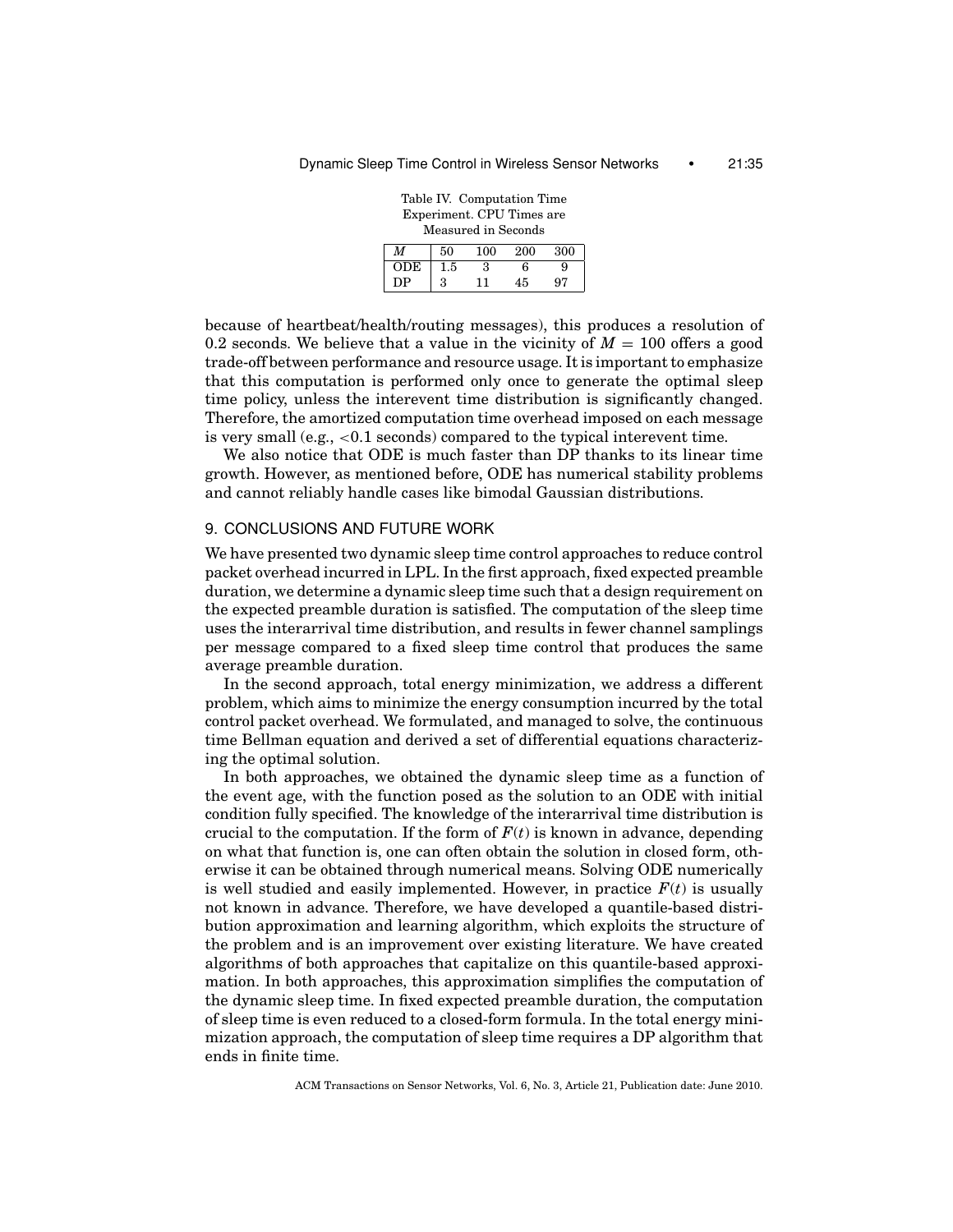# 21:36 • X. Ning and C. G. Cassandras

For future work, there are two extensions. The first is batching. Our approaches only focus on the next message. However, it is possible that the sender can intentionally delay sending the preamble so that a few messages can be batched together and share the same preamble, see Ning and Cassandras [2007]. On the receiver's side, it can also intentionally wake up later, hoping that there will be more messages queued up at the sender's side. In order to investigate this problem, some augmentations to the existing model are needed, allowing the receiver to see beyond the next message.

The second extension is network-level sleep time control. In our numerical example section, we have naively extended our approach to a multihop network. Although it does have some advantages over the best fixed sleep time control, the margin is smaller than in a single hop situation. Clearly, the total energy minimization approach developed for a single link does not minimize the end-to-end control packet overhead in a multi-hop network. Our observation is that the interarrival time distribution gradually conforms to an exponential distribution, a known asymptotic result, which happens to be our worst case. Therefore, at a network level, in addition to what is proposed in this article, some coordination effort is required, which should utilize the topology and possibly more application-related information to achieve better energy savings.

#### **REFERENCES**

- AVVENUTI, M., CORSINI, P., MASCI, P., AND VECCHIO, A. 2006. Increasing the efficiency of preamble sampling protocols for wireless sensor networks. In *Proceedings of the 1st Mobile Computing and Wireless Communication International Conference (MCWC'06)*. 117–122.
- BUETTNER, M., YEE, G. V., ANDERSON, E., AND HAN, R. 2006. X-MAC: A short preamble MAC protocol for duty-cycled wireless sensor networks. In *Proceedings of the 4th International Conference on Embedded Networked Sensor Systems (SenSys'06)*. 307–320.
- CHEN, F., LAMBERT, D., AND PINHEIRO, J. C. 2000. Incremental quantile estimation for massive tracking. *Knowl. Discov. Data Mining*. 516–522.
- EL-HOIYDI, A. AND DECOTIGNIE, J.-D. 2004. WiseMAC: An ultra low power MAC protocol for multihop wireless sensor networks. Lecture Notes in Computer Science, vol. 3121, 18–31. Springer-Verlag.
- HILL, J. L. AND CULLER, D. E. 2002. MICA: a wireless platform for deeply embedded networks. *IEEE Micro 22*, 6, 12–24.
- JOE, I. AND RYU, H. 2007. A patterned preamble MAC protocal for wireless sensor networks. In *Proceedings of 16th International Conference on Computer Communications and Networks (ICCCN'07)*. 1285–1290.
- JURDAK, R., BALDI, P., AND LOPES, C. V. 2005. Energy-aware adaptive low power listening for sensor networks. In *Proceedings of the 2nd International Workshop on Networked Sensing Systems (INSS'05)*. San Diego, CA.
- JURDAK, R., BALDI, P., AND LOPES, C. V. 2007. Adaptive low power listening for wireless sensor networks. *IEEE Trans. Mobile Comput. 6*, 8, 988–1004.
- KUSHNER, H. J. AND YIN, G. G. 2003. *Stochastic Approximation and Recursive Algorithms and Applications* 2nd Ed. Springer-Verlag.
- MAHLKNECHT, S. AND BOCK, M. 2004. CSMA-MPS: a minimum preamble sampling MAC protocol for low power wireless sensor networks. In *Proceedings of the IEEE International Workshop on Factory Communication Systems*. 73–80.
- MANGIONE-SMITH, B. 1995. Low power communications protocols: paging and beyond. In *Proceedings of IEEE Symposium on Low Power Electronics*. 8–11.